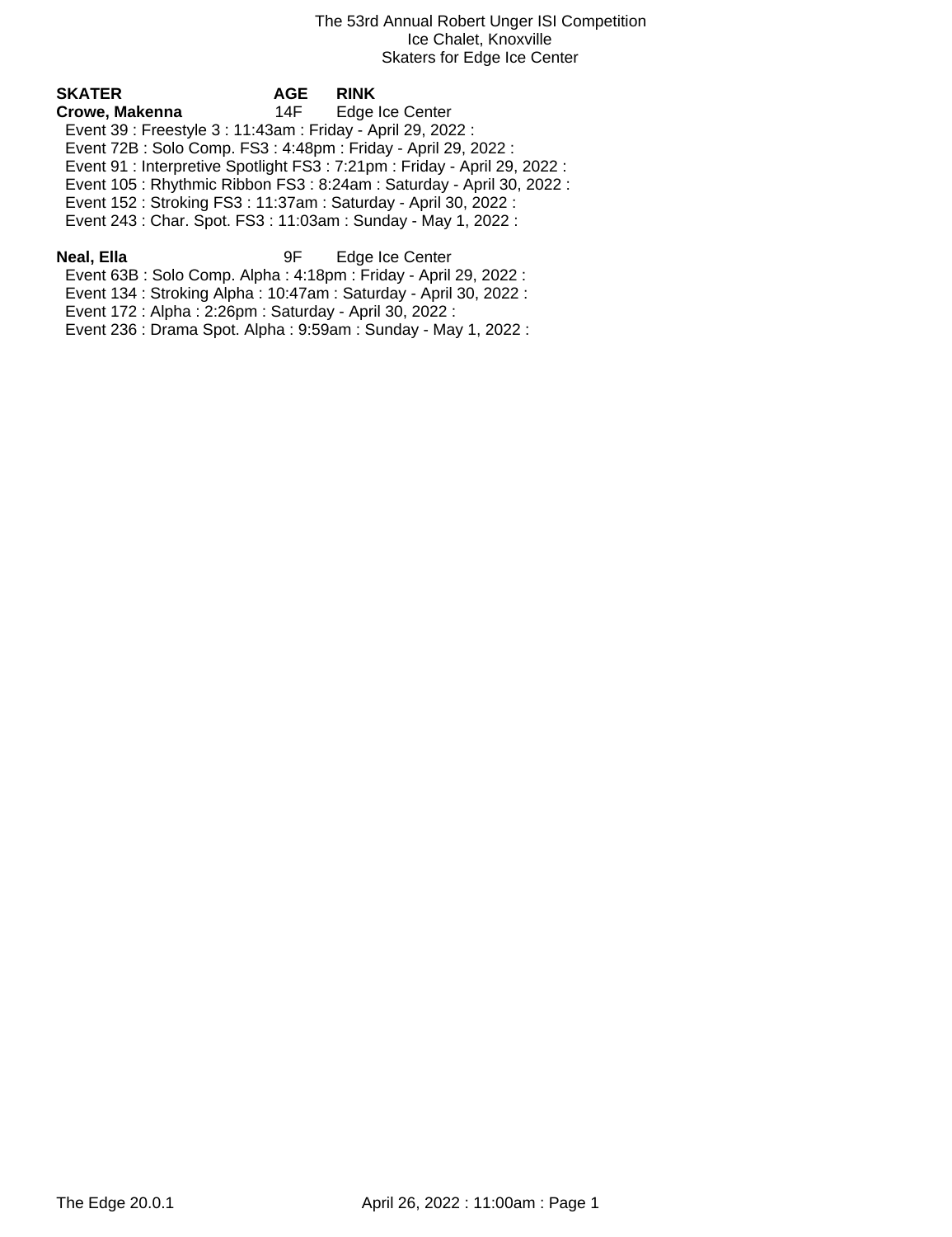### The 53rd Annual Robert Unger ISI Competition Ice Chalet, Knoxville Skaters for Frank Southern Bloomington FSC

**SKATER AGE RINK Frank Southern Bloomington FSC**  Event 7 : Dance Solo 1: Chasses : 8:25am : Friday - April 29, 2022 : Event 236 : Drama Spot. Alpha : 9:59am : Sunday - May 1, 2022 : Event 253 : Theme Spot. Alpha : 11:46am : Sunday - May 1, 2022 :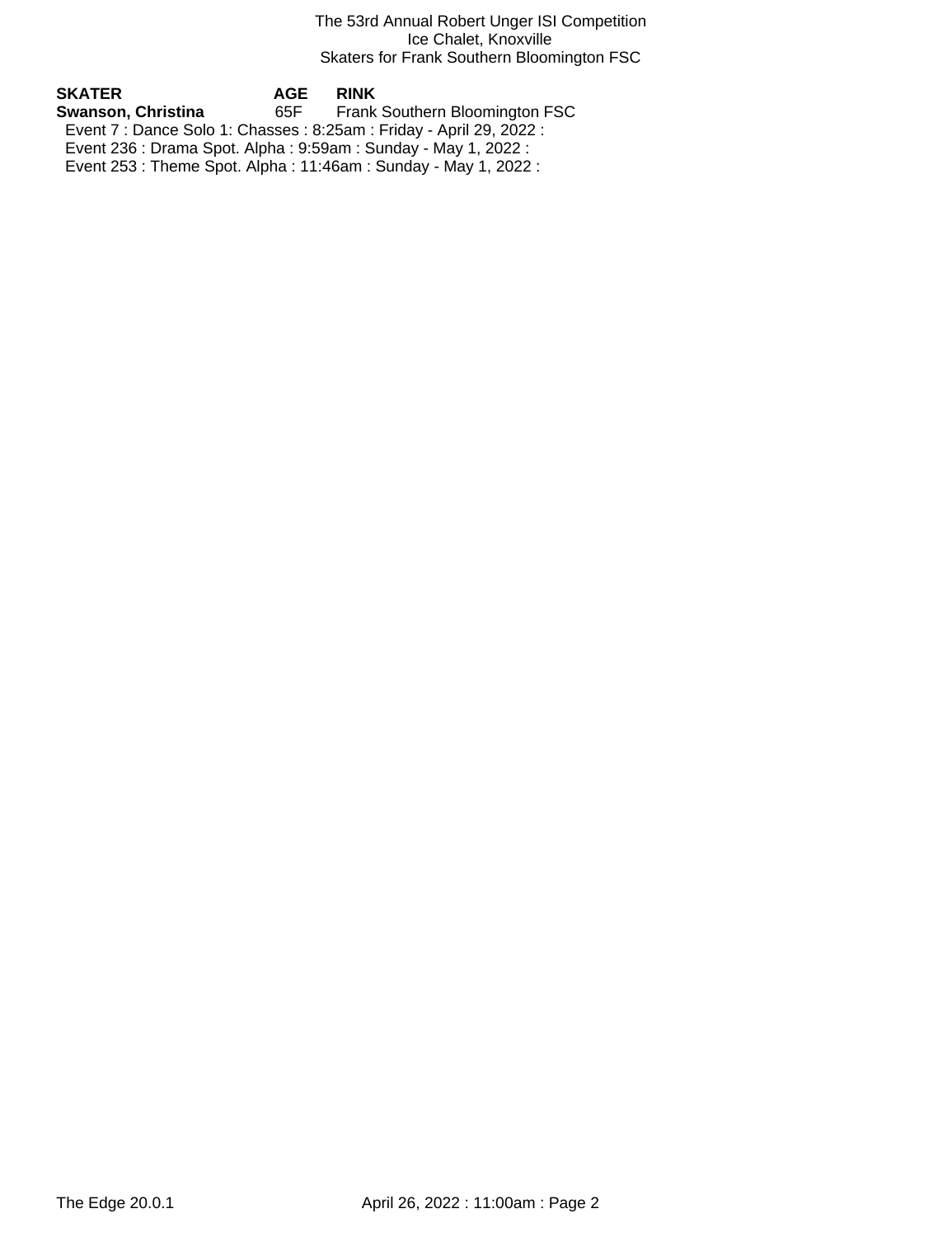**SKATER AGE RINK Abney, Anna Claire** 11F Huntsville Skating School Event 37 : Freestyle 2 : 11:21am : Friday - April 29, 2022 : Event 217 : Lt. Ent. Spot. FS2 : 8:01pm : Saturday - April 30, 2022 :

Arnold, Jennifer **53F** Huntsville Skating School Event 44 : Freestyle 4 : 1:30pm : Friday - April 29, 2022 : Event 122 : Jump & Spin Silver : 9:32am : Saturday - April 30, 2022 :

**Booth, Rebecca** 56F Huntsville Skating School Event 66B : Solo Comp. Gamma : 4:30pm : Friday - April 29, 2022 : Event 142 : Stroking Gamma : 11:05am : Saturday - April 30, 2022 : Event 259 : Sync. Skate : 1:08pm : Sunday - May 1, 2022 :

**Clayton, Claire** 10F Huntsville Skating School Event 146 : Stroking FS1 : 11:22am : Saturday - April 30, 2022 : Event 216 : Lt. Ent. Spot. FS1 : 8:01pm : Saturday - April 30, 2022 :

**Davies, Cynthia** 34F Huntsville Skating School Event 79 : Family Spotlight : 5:22pm : Friday - April 29, 2022 :

**Davis, Erik** 10M Huntsville Skating School Event 127 : Special Skater 1 : 10:30am : Saturday - April 30, 2022 : Event 256 : Sync. Form. : 12:34pm : Sunday - May 1, 2022 :

**Davis, Paul 10M** Huntsville Skating School Event 126 : Special Skater 1 : 10:30am : Saturday - April 30, 2022 : Event 256 : Sync. Form. : 12:34pm : Sunday - May 1, 2022 :

**Dodd, Cassandre** 17F Huntsville Skating School Event 55 : Artistic FS4 : 2:49pm : Friday - April 29, 2022 : Event 74B : Solo Comp. FS4 : 5:00pm : Friday - April 29, 2022 : Event 90 : Interpretive Spotlight FS4 : 7:02pm : Friday - April 29, 2022 : Event 108 : Rhythmic Ribbon FS4 : 8:24am : Saturday - April 30, 2022 : Event 201 : Open FS Silver : 5:43pm : Saturday - April 30, 2022 : Event 207 : Drama Spot. FS4 : 6:55pm : Saturday - April 30, 2022 : Event 228 : Couples Spot. Lt. Ent. Gold : 9:26am : Sunday - May 1, 2022 : Event 259 : Sync. Skate : 1:08pm : Sunday - May 1, 2022 :

**Doss, Lillian** 9F Huntsville Skating School Event 49 : Artistic FS2 : 2:24pm : Friday - April 29, 2022 : Event 85 : Interpretive Spotlight FS2 : 6:43pm : Friday - April 29, 2022 : Event 109 : Rhythmic Hoop FS2 : 8:47am : Saturday - April 30, 2022 : Event 217 : Lt. Ent. Spot. FS2 : 8:01pm : Saturday - April 30, 2022 :

**Durham, Caitlyn** 33F Huntsville Skating School Event 259 : Sync. Skate : 1:08pm : Sunday - May 1, 2022 :

**Fox, Sabrina** 16F Huntsville Skating School Event 197 : Open FS Silver : 5:06pm : Saturday - April 30, 2022 : Event 218 : Lt. Ent. Spot. FS4 : 8:39pm : Saturday - April 30, 2022 :

**Handley, Kristian** 19F Huntsville Skating School Event 188 : Open FS Gold : 4:09pm : Saturday - April 30, 2022 : Event 208 : Drama Spot. FS6 : 6:55pm : Saturday - April 30, 2022 : Event 228 : Couples Spot. Lt. Ent. Gold : 9:26am : Sunday - May 1, 2022 : Event 259 : Sync. Skate : 1:08pm : Sunday - May 1, 2022 :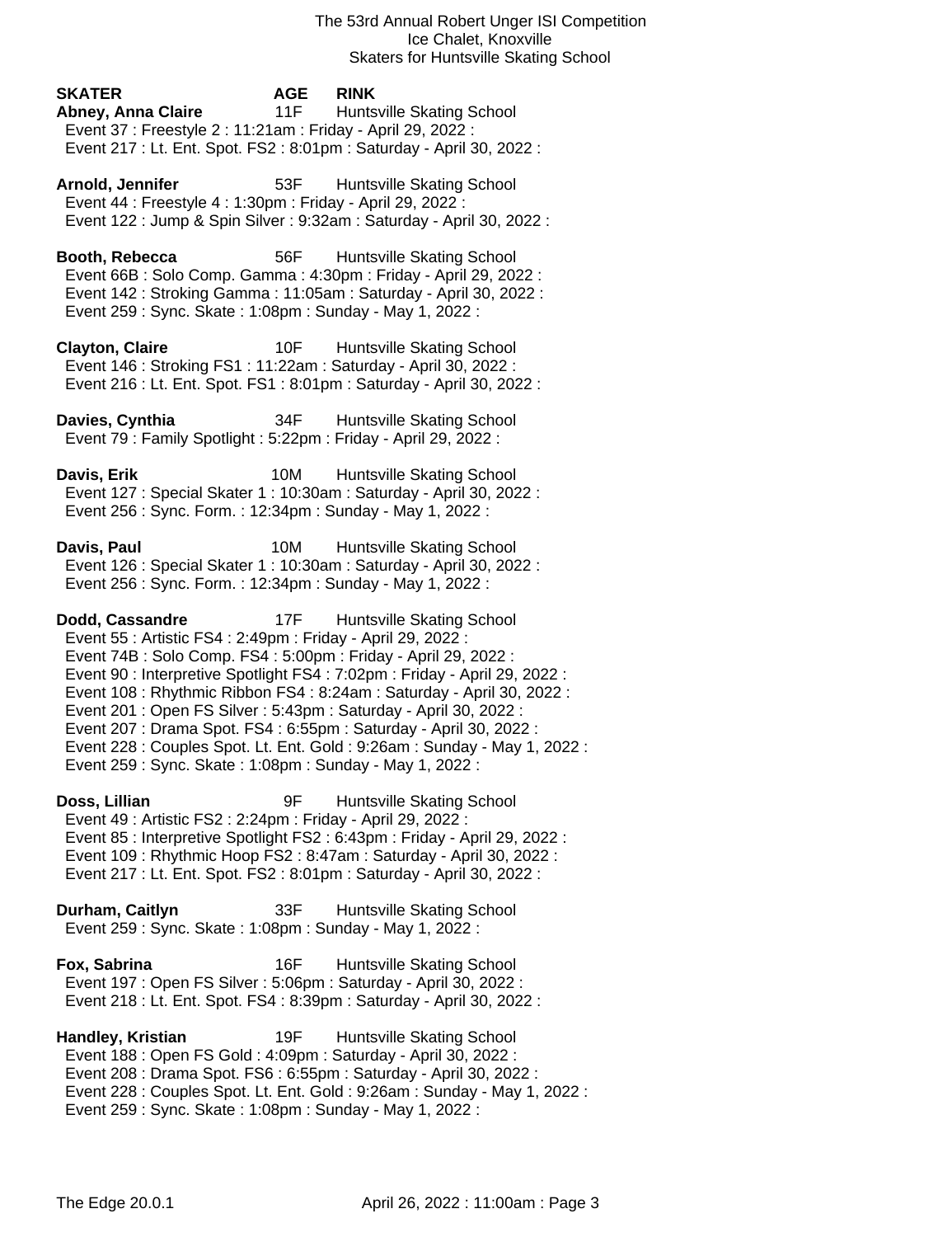# **SKATER AGE RINK Harden, Katelyn** 11F Huntsville Skating School Event 79 : Family Spotlight : 5:22pm : Friday - April 29, 2022 : Event 81 : Ensemble : 6:03pm : Friday - April 29, 2022 : Event 175 : Beta : 2:47pm : Saturday - April 30, 2022 : **Harden, Kylie** 7F Huntsville Skating School

 Event 79 : Family Spotlight : 5:22pm : Friday - April 29, 2022 : Event 81 : Ensemble : 6:03pm : Friday - April 29, 2022 : Event 170 : Alpha : 2:01pm : Saturday - April 30, 2022 :

**Hardt, Charlotte** 12F Huntsville Skating School Event 120 : Jump & Spin Silver : 9:32am : Saturday - April 30, 2022 : Event 153 : Stroking FS4 : 11:53am : Saturday - April 30, 2022 : Event 199 : Open FS Silver : 5:43pm : Saturday - April 30, 2022 :

**Herring, Emma** 14F Huntsville Skating School Event 43 : Freestyle 4 : 1:30pm : Friday - April 29, 2022 : Event 154 : Stroking FS4 : 11:53am : Saturday - April 30, 2022 : Event 241 : Char. Spot. FS4 : 10:35am : Sunday - May 1, 2022 :

**Jinks, Alice** 15F Huntsville Skating School Event 120 : Jump & Spin Silver : 9:32am : Saturday - April 30, 2022 : Event 197 : Open FS Silver : 5:06pm : Saturday - April 30, 2022 : Event 218 : Lt. Ent. Spot. FS4 : 8:39pm : Saturday - April 30, 2022 :

**Knoth-Jez, Autumn** 39F Huntsville Skating School Event 24 : Footwork 3 : 10:17am : Friday - April 29, 2022 : Event 110 : Rhythmic Hoop FS3 : 8:47am : Saturday - April 30, 2022 : Event 122 : Jump & Spin Silver : 9:32am : Saturday - April 30, 2022 : Event 195 : Open FS Bronze : 4:34pm : Saturday - April 30, 2022 : Event 238 : Drama Spot. FS3 : 9:59am : Sunday - May 1, 2022 :

**Lewis, Anthony** 50M Huntsville Skating School Event 130 : Special Skater 3 : 10:30am : Saturday - April 30, 2022 : Event 256 : Sync. Form. : 12:34pm : Sunday - May 1, 2022 :

**Matus, Kathleen** 59F Huntsville Skating School Event 256 : Sync. Form. : 12:34pm : Sunday - May 1, 2022 : Event 259 : Sync. Skate : 1:08pm : Sunday - May 1, 2022 : Event 261 : SpecS Dance - Dutch Waltz FS1 : 1:28pm : Sunday - May 1, 2022 :

**Matus, Laura Beth** 23F Huntsville Skating School Event 128 : Special Skater 2 : 10:30am : Saturday - April 30, 2022 : Event 256 : Sync. Form. : 12:34pm : Sunday - May 1, 2022 : Event 259 : Sync. Skate : 1:08pm : Sunday - May 1, 2022 : Event 261 : SpecS Dance - Dutch Waltz FS1 : 1:28pm : Sunday - May 1, 2022 :

**McAdams, Haley** 14F Huntsville Skating School Event 33 : Freestyle 1 : 11:01am : Friday - April 29, 2022 : Event 105 : Rhythmic Ribbon FS1 : 8:24am : Saturday - April 30, 2022 : Event 119 : Jump & Spin Silver : 9:32am : Saturday - April 30, 2022 : Event 216 : Lt. Ent. Spot. FS1 : 8:01pm : Saturday - April 30, 2022 :

**Ming, Brooke** 8F Huntsville Skating School Event 32 : Freestyle 1 : 11:01am : Friday - April 29, 2022 : Event 145 : Stroking FS1 : 11:22am : Saturday - April 30, 2022 : Event 245 : Char. Spot. FS1 : 11:26am : Sunday - May 1, 2022 :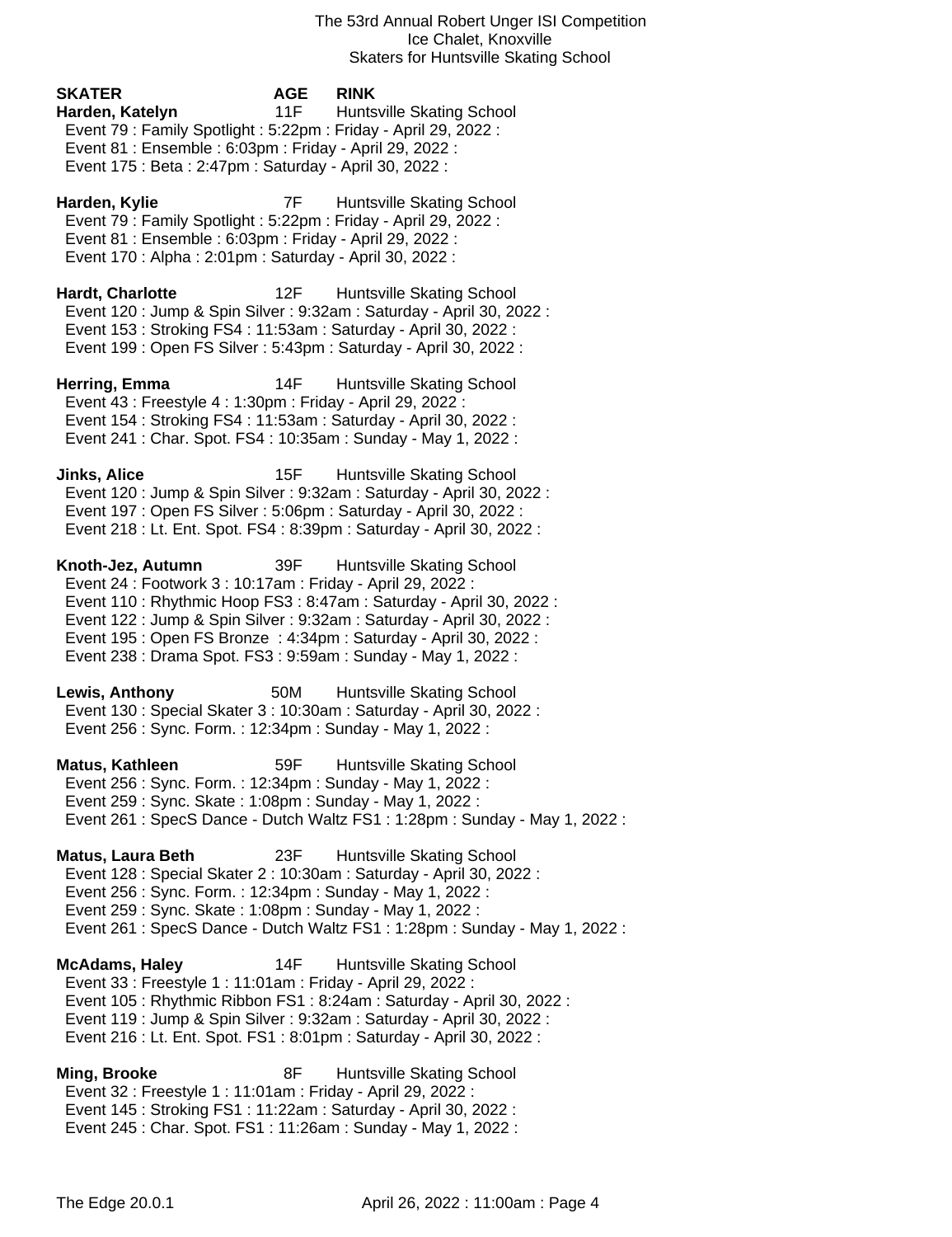The 53rd Annual Robert Unger ISI Competition Ice Chalet, Knoxville Skaters for Huntsville Skating School

**SKATER AGE RINK Mitchell, Isabella** 11F Huntsville Skating School Event 25 : Footwork 4 : 10:17am : Friday - April 29, 2022 : Event 100 : Rhythmic Ribbon FS4 : 8:00am : Saturday - April 30, 2022 : Event 111 : Rhythmic Hoop FS4 : 8:47am : Saturday - April 30, 2022 : Event 119 : Jump & Spin Silver : 9:32am : Saturday - April 30, 2022 : Event 199 : Open FS Silver : 5:43pm : Saturday - April 30, 2022 : Event 240 : Char. Spot. FS4 : 10:35am : Sunday - May 1, 2022 : **Molloy, Grace** 17F Huntsville Skating School Event 71A : Solo Comp. FS2 : 4:39pm : Friday - April 29, 2022 : Event 149 : Stroking FS2 : 11:37am : Saturday - April 30, 2022 : Event 194 : Open FS Bronze : 4:34pm : Saturday - April 30, 2022 : **Moore, Dan** 31M Huntsville Skating School Event 16 : Dance Solo 2: Dutch Waltz : 9:06am : Friday - April 29, 2022 : Event 79 : Family Spotlight : 5:22pm : Friday - April 29, 2022 : Event 118 : Jump & Spin Bronze : 9:15am : Saturday - April 30, 2022 : Event 140 : Stroking Beta : 11:05am : Saturday - April 30, 2022 : Event 248 : Char. Spot. Beta : 11:26am : Sunday - May 1, 2022 : **Nix, Caitlyn** 11F Huntsville Skating School Event 37 : Freestyle 2 : 11:21am : Friday - April 29, 2022 : Event 81 : Ensemble : 6:03pm : Friday - April 29, 2022 : Event 148 : Stroking FS2 : 11:22am : Saturday - April 30, 2022 : Event 244 : Char. Spot. FS2 : 11:03am : Sunday - May 1, 2022 : **Novak, Mark** 9M Huntsville Skating School Event 42 : Freestyle 4 : 1:30pm : Friday - April 29, 2022 : Event 88 : Interpretive Spotlight FS4 : 7:02pm : Friday - April 29, 2022 : Event 150 : Stroking FS4 : 11:37am : Saturday - April 30, 2022 : Event 240 : Char. Spot. FS4 : 10:35am : Sunday - May 1, 2022 : **O'Beirne, Mollie** 14F Huntsville Skating School Event 65B : Solo Comp. Beta : 4:18pm : Friday - April 29, 2022 : Event 141 : Stroking Beta : 11:05am : Saturday - April 30, 2022 : Event 175 : Beta : 2:47pm : Saturday - April 30, 2022 : **Paradise, Jean** 55F Huntsville Skating School Event 13 : Dance Solo 5: Hickory Hoedown : 8:42am : Friday - April 29, 2022 : Event 92 : Interpretive Spotlight FS6 : 7:31pm : Friday - April 29, 2022 : Event 157 : Stroking FS6 : 12:02pm : Saturday - April 30, 2022 : Event 189 : Open FS Gold : 4:09pm : Saturday - April 30, 2022 : Event 259 : Sync. Skate : 1:08pm : Sunday - May 1, 2022 : **Paradise, Nadia** 23F Huntsville Skating School Event 89 : Interpretive Spotlight FS4 : 7:02pm : Friday - April 29, 2022 :

 Event 155 : Stroking FS4 : 11:53am : Saturday - April 30, 2022 : Event 201 : Open FS Silver : 5:43pm : Saturday - April 30, 2022 : Event 232 : Char. Spot. FS4 : 9:39am : Sunday - May 1, 2022 : Event 259 : Sync. Skate : 1:08pm : Sunday - May 1, 2022 :

**Rice, Kelly** 33F Huntsville Skating School Event 131 : Special Skater 4 : 10:30am : Saturday - April 30, 2022 : Event 256 : Sync. Form. : 12:34pm : Sunday - May 1, 2022 :

**Snoddy, Carolyn** 28F Huntsville Skating School Event 129 : Special Skater 3 : 10:30am : Saturday - April 30, 2022 : Event 256 : Sync. Form. : 12:34pm : Sunday - May 1, 2022 :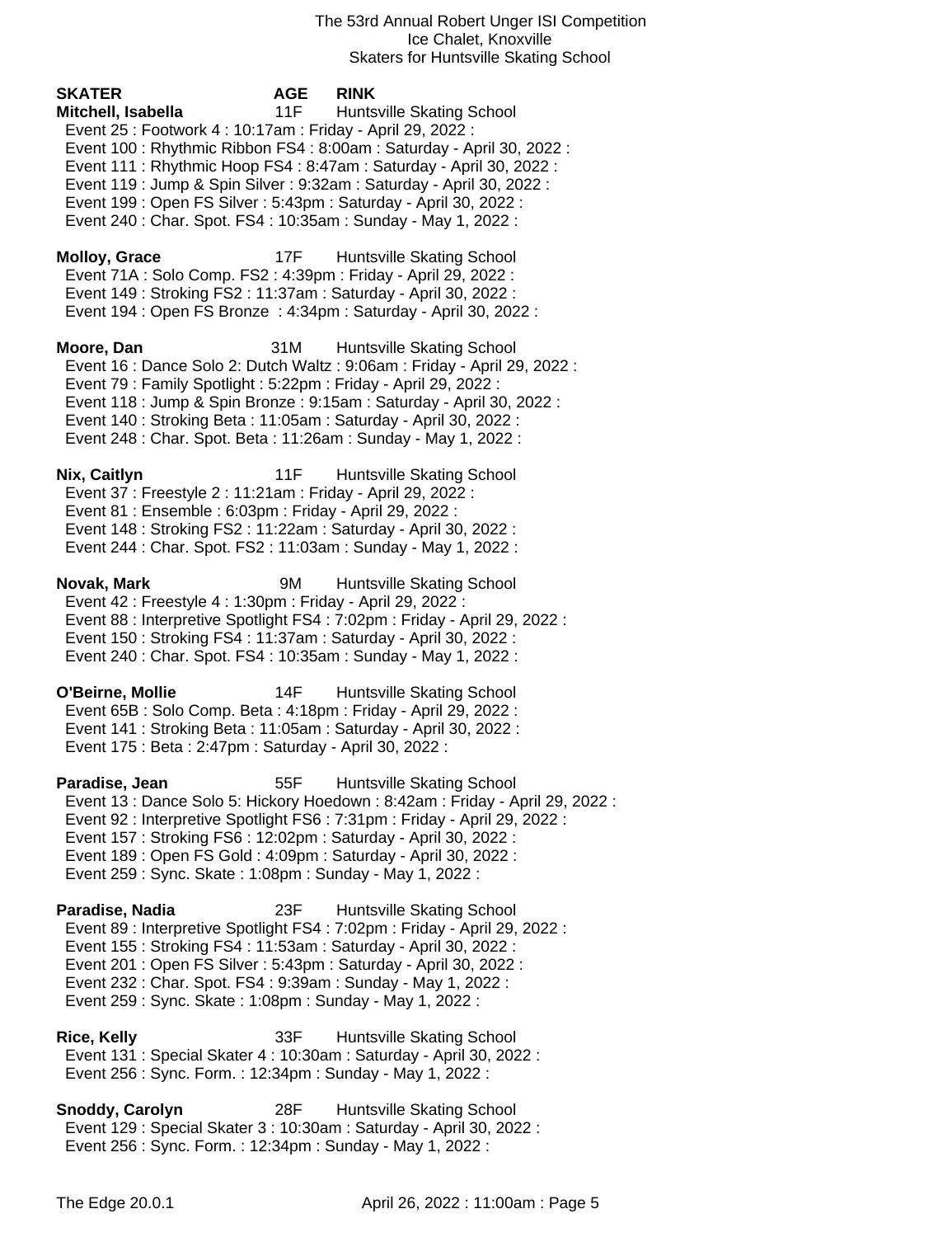The 53rd Annual Robert Unger ISI Competition Ice Chalet, Knoxville Skaters for Huntsville Skating School

**SKATER AGE RINK Stewart, Megan** 10F Huntsville Skating School Event 38 : Freestyle 3 : 11:43am : Friday - April 29, 2022 : Event 86 : Interpretive Spotlight FS3 : 6:43pm : Friday - April 29, 2022 : Event 150 : Stroking FS3 : 11:37am : Saturday - April 30, 2022 : Event 217 : Lt. Ent. Spot. FS3 : 8:01pm : Saturday - April 30, 2022 : Event 242 : Char. Spot. FS3 : 11:03am : Sunday - May 1, 2022 : **Sylvester, Helen** 44F Huntsville Skating School Event 16 : Dance Solo 2: Dutch Waltz : 9:06am : Friday - April 29, 2022 : Event 71B : Solo Comp. FS2 : 4:39pm : Friday - April 29, 2022 : Event 106 : Rhythmic Ribbon FS2 : 8:24am : Saturday - April 30, 2022 :

 Event 118 : Jump & Spin Bronze : 9:15am : Saturday - April 30, 2022 : Event 149 : Stroking FS2 : 11:37am : Saturday - April 30, 2022 : Event 195 : Open FS Bronze : 4:34pm : Saturday - April 30, 2022 :

**Vincent, Sarah** 19F Huntsville Skating School Event 93 : Interpretive Spotlight Platinum : 7:31pm : Friday - April 29, 2022 : Event 124 : Jump & Spin Platinum : 10:15am : Saturday - April 30, 2022 : **Walter, Ericka** 17F Huntsville Skating School

 Event 61 : Artistic Platinum : 3:40pm : Friday - April 29, 2022 : Event 124 : Jump & Spin Platinum : 10:15am : Saturday - April 30, 2022 : Event 186 : Open FS Platinum : 3:41pm : Saturday - April 30, 2022 : Event 190 : Open FS Platinum Short : 4:09pm : Saturday - April 30, 2022 : Event 256 : Sync. Form. : 12:34pm : Sunday - May 1, 2022 :

**Williams, Emma** 14F Huntsville Skating School Event 206 : Drama Spot. FS4 : 6:55pm : Saturday - April 30, 2022 :

**Windham, Stephen** 13F Huntsville Skating School NOT IN COMPETITION SCHEDULE

**Zieman, Emily** 41F Huntsville Skating School Event 256 : Sync. Form. : 12:34pm : Sunday - May 1, 2022 :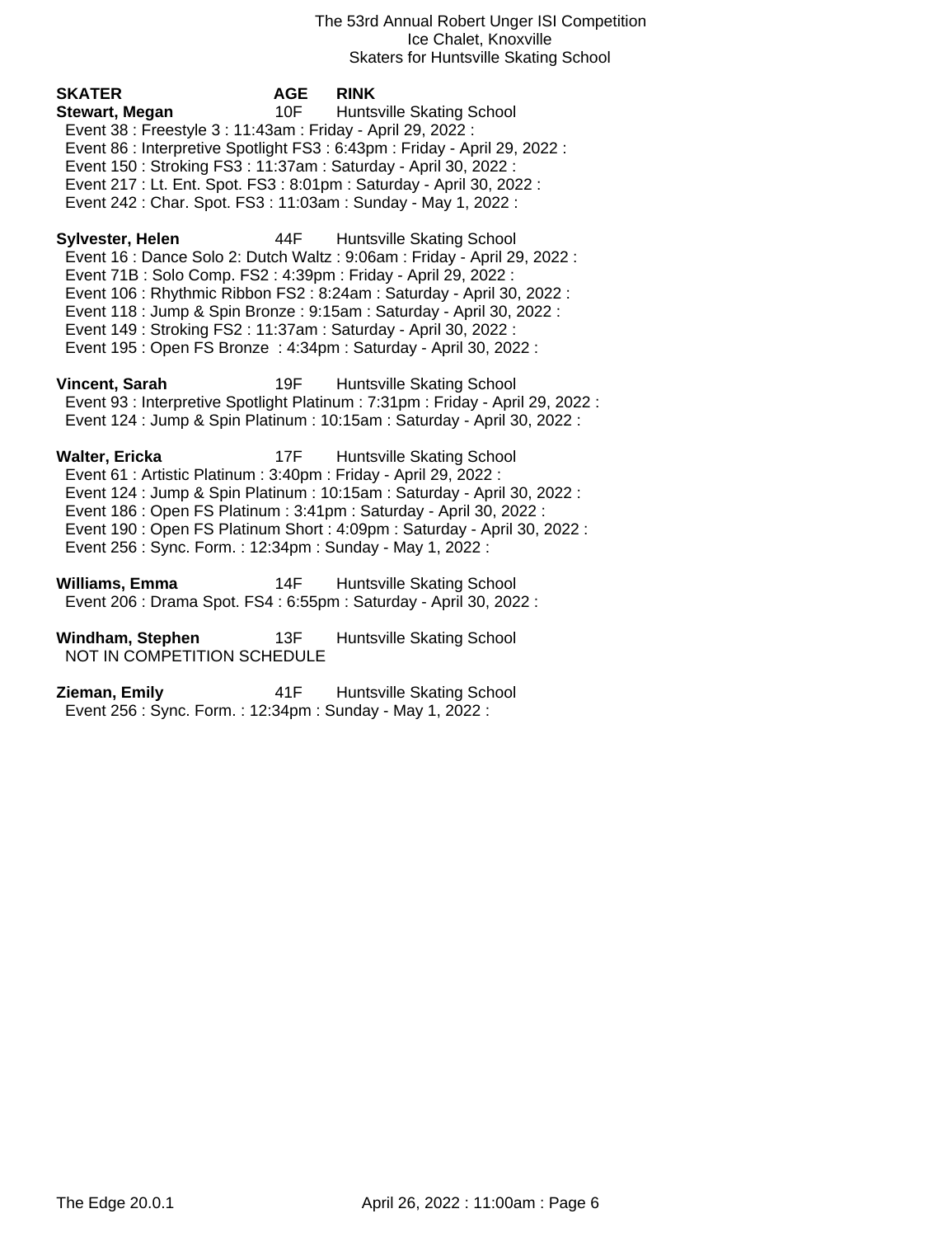| <b>SKATER</b><br>Allen, Ryan<br>Event 168 : Pre Alpha : 2:01pm : Saturday - April 30, 2022 :                                                                                                                                                                                                                                                                                                                                                                                                 | <b>AGE</b><br>7F . | <b>RINK</b><br>Ice Chalet<br>Event 62A : Solo Comp. Pre Alpha : 4:18pm : Friday - April 29, 2022 :<br>Event 132: Stroking Pre Alpha: 10:47am: Saturday - April 30, 2022:                                                                                                                                                                                                                                                                                                 |
|----------------------------------------------------------------------------------------------------------------------------------------------------------------------------------------------------------------------------------------------------------------------------------------------------------------------------------------------------------------------------------------------------------------------------------------------------------------------------------------------|--------------------|--------------------------------------------------------------------------------------------------------------------------------------------------------------------------------------------------------------------------------------------------------------------------------------------------------------------------------------------------------------------------------------------------------------------------------------------------------------------------|
|                                                                                                                                                                                                                                                                                                                                                                                                                                                                                              |                    | Event 220 : Theater Production : 8:56pm : Saturday - April 30, 2022 :                                                                                                                                                                                                                                                                                                                                                                                                    |
| Apostoaei, Alisa<br>Event 260 : Sync. Skate : 1:18pm : Sunday - May 1, 2022 :                                                                                                                                                                                                                                                                                                                                                                                                                | 16F                | Ice Chalet<br>Event 96 : Ex. Team Interpretive : 8:13pm : Friday - April 29, 2022 :<br>Event 121 : Jump & Spin Silver : 9:32am : Saturday - April 30, 2022 :<br>Event 218 : Lt. Ent. Spot. FS4 : 8:39pm : Saturday - April 30, 2022 :                                                                                                                                                                                                                                    |
| <b>Bates, Amanda</b><br>Event 78 : Solo Comp. FS8 : 5:11pm : Friday - April 29, 2022 :<br>Event 80 : Theme Spot. FS8 : 5:52pm : Friday - April 29, 2022 :<br>Event 158 : Stroking FS8 : 12:02pm : Saturday - April 30, 2022 :                                                                                                                                                                                                                                                                | 36F                | <b>Ice Chalet</b><br>Event 93 : Interpretive Spotlight FS8 : 7:31pm : Friday - April 29, 2022 :<br>Event 125 : Jump & Spin Platinum : 10:15am : Saturday - April 30, 2022 :<br>Event 224 : Jump & Spin Team - High : 8:56am : Sunday - May 1, 2022 :                                                                                                                                                                                                                     |
| <b>Bauguess, Samantha</b><br>Event 25 : Footwork 4 : 10:17am : Friday - April 29, 2022 :<br>Event 54 : Artistic FS4 : 2:49pm : Friday - April 29, 2022 :<br>Event 73B: Solo Comp. FS4: 4:48pm: Friday - April 29, 2022:<br>Event 150 : Stroking FS4 : 11:37am : Saturday - April 30, 2022 :<br>Event 196 : Freestyle 4 : 5:06pm : Saturday - April 30, 2022 :<br>Event 240 : Char. Spot. FS4 : 10:35am : Sunday - May 1, 2022 :<br>Event 260 : Sync. Skate : 1:18pm : Sunday - May 1, 2022 : | 10F                | Ice Chalet<br>Event 1 : Dance Solo 4: Fiesta Tango : 8:00am : Friday - April 29, 2022 :<br>Event 3 : Dance Solo 4: Cha Cha : 8:00am : Friday - April 29, 2022 :<br>Event 88 : Interpretive Spotlight FS4 : 7:02pm : Friday - April 29, 2022 :<br>Event 99 : Ex. Team Interpretive : 8:24pm : Friday - April 29, 2022 :<br>Event 119 : Jump & Spin Silver : 9:32am : Saturday - April 30, 2022 :<br>Event 220 : Theater Production : 8:56pm : Saturday - April 30, 2022 : |
| <b>Bauguess, Whitley</b><br>Event 67B: Solo Comp. Delta: 4:30pm: Friday - April 29, 2022:<br>Event 143: Stroking Delta: 11:05am: Saturday - April 30, 2022:<br>Event 179 : Delta : 3:04pm : Saturday - April 30, 2022 :                                                                                                                                                                                                                                                                      | 8F                 | Ice Chalet<br>Event 114 : Jump & Spin Low : 9:02am : Saturday - April 30, 2022 :<br>Event 225 : Couples Spot. Char. Low : 9:10am : Sunday - May 1, 2022 :<br>Event 253A : Theme Spot. Delta : 11:46am : Sunday - May 1, 2022 :<br>Event 257: Sync. Advance Form.: 12:45pm: Sunday - May 1, 2022:                                                                                                                                                                         |
| <b>Bauguess, William</b><br>Event 63A: Solo Comp. Alpha: 4:18pm: Friday - April 29, 2022:<br>Event 171 : Alpha : 2:26pm : Saturday - April 30, 2022 :                                                                                                                                                                                                                                                                                                                                        | 8M                 | Ice Chalet<br>Event 114 : Jump & Spin Low : 9:02am : Saturday - April 30, 2022 :<br>Event 134: Stroking Alpha: 10:47am: Saturday - April 30, 2022:<br>Event 220 : Theater Production : 8:56pm : Saturday - April 30, 2022 :<br>Event 246 : Char. Spot. Alpha : 11:26am : Sunday - May 1, 2022 :                                                                                                                                                                          |
| Daalar Isaiah                                                                                                                                                                                                                                                                                                                                                                                                                                                                                |                    | $15M$ $\sim$ Cholot                                                                                                                                                                                                                                                                                                                                                                                                                                                      |

**Beeler, Isaiah** 15M Ice Chalet Event 9 : Dance Mixed 2: Dutch Waltz : 8:25am : Friday - April 29, 2022 : Event 11 : Dance Solo 3: Canasta Tango : 8:42am : Friday - April 29, 2022 : Event 82 : Ensemble : 6:16pm : Friday - April 29, 2022 : Event 220 : Theater Production : 8:56pm : Saturday - April 30, 2022 : Event 262 : Small Production Team : 1:35pm : Sunday - May 1, 2022 :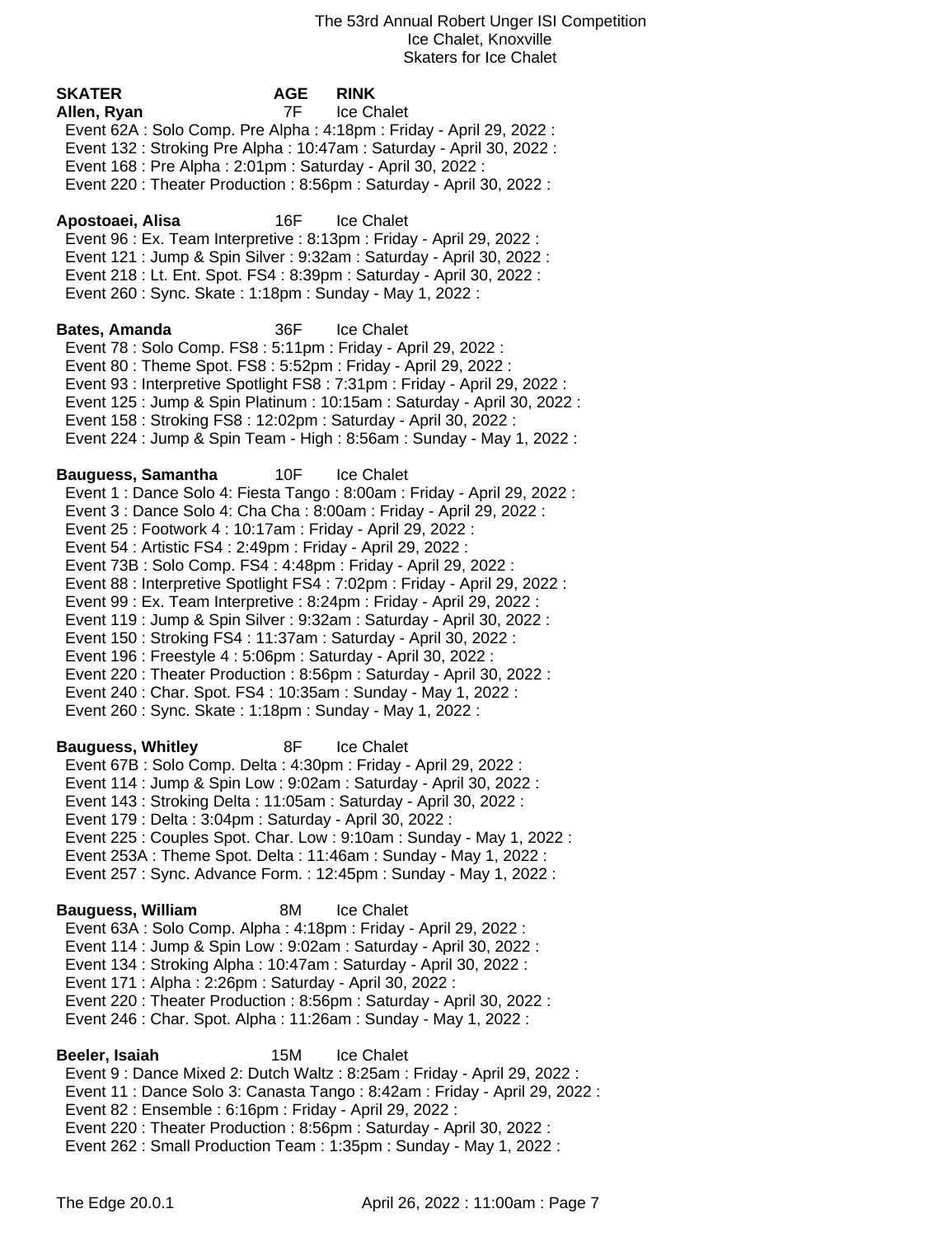**SKATER AGE RINK Beeler, Terri** 53F Ice Chalet Event 4 : Dance Mixed 3: Rhythm Blues : 8:25am : Friday - April 29, 2022 : Event 12 : Dance Mixed 3: Canasta Tango : 8:42am : Friday - April 29, 2022 : Event 34 : Freestyle 1 : 11:01am : Friday - April 29, 2022 : Event 220 : Theater Production : 8:56pm : Saturday - April 30, 2022 : Event 262 : Small Production Team : 1:35pm : Sunday - May 1, 2022 : **Benson, Hannah** 16F Ice Chalet Event 255 : Sync. Skate : 12:24pm : Sunday - May 1, 2022 : **Benton, Amy** 49F Ice Chalet Event 220 : Theater Production : 8:56pm : Saturday - April 30, 2022 : Event 262 : Small Production Team : 1:35pm : Sunday - May 1, 2022 : **Blair, Faith** 6F Ice Chalet Event 132 : Stroking Pre Alpha : 10:47am : Saturday - April 30, 2022 : Event 167 : Pre Alpha : 2:01pm : Saturday - April 30, 2022 : **Blair, Ron** 4M Ice Chalet Event 166 : Tot 3 : 2:01pm : Saturday - April 30, 2022 : **Buchko, Jessi** 25F Ice Chalet Event 93 : Interpretive Spotlight FS9 : 7:31pm : Friday - April 29, 2022 : Event 125 : Jump & Spin Platinum : 10:15am : Saturday - April 30, 2022 : Event 205 : Footwork 9 : 6:30pm : Saturday - April 30, 2022 : Event 224 : Jump & Spin Team - High : 8:56am : Sunday - May 1, 2022 : **Burleson, Amber** 43F Ice Chalet Event 81 : Ensemble : 6:03pm : Friday - April 29, 2022 : **Burleson, Ava** 13F Ice Chalet Event 40 : Freestyle 4 : 1:06pm : Friday - April 29, 2022 : Event 81 : Ensemble : 6:03pm : Friday - April 29, 2022 : Event 99 : Ex. Team Interpretive : 8:24pm : Friday - April 29, 2022 : Event 120 : Jump & Spin Silver : 9:32am : Saturday - April 30, 2022 : Event 220 : Theater Production : 8:56pm : Saturday - April 30, 2022 : Event 241 : Char. Spot. FS4 : 10:35am : Sunday - May 1, 2022 : Event 260 : Sync. Skate : 1:18pm : Sunday - May 1, 2022 : **Butler, Alison** 11F Ice Chalet Event 220 : Theater Production : 8:56pm : Saturday - April 30, 2022 : Event 257 : Sync. Advance Form. : 12:45pm : Sunday - May 1, 2022 : **Caffrey, Sophie** 12F Ice Chalet Event 68B : Solo Comp. Delta : 4:30pm : Friday - April 29, 2022 : Event 144 : Stroking Delta : 11:05am : Saturday - April 30, 2022 : Event 251 : Theme Spot. Delta : 11:46am : Sunday - May 1, 2022 : **Chan, Sydney** 15F Ice Chalet Event 43 : Freestyle 4 : 1:30pm : Friday - April 29, 2022 : Event 154 : Stroking FS4 : 11:53am : Saturday - April 30, 2022 : Event 197 : Open FS Silver : 5:06pm : Saturday - April 30, 2022 : **Chohan, Maya** 6F Ice Chalet Event 98 : Ex. Team Interpretive : 8:24pm : Friday - April 29, 2022 : Event 132 : Stroking Pre Alpha : 10:47am : Saturday - April 30, 2022 : Event 234 : Lt. Ent. Spot. Pre Alpha : 9:59am : Sunday - May 1, 2022 :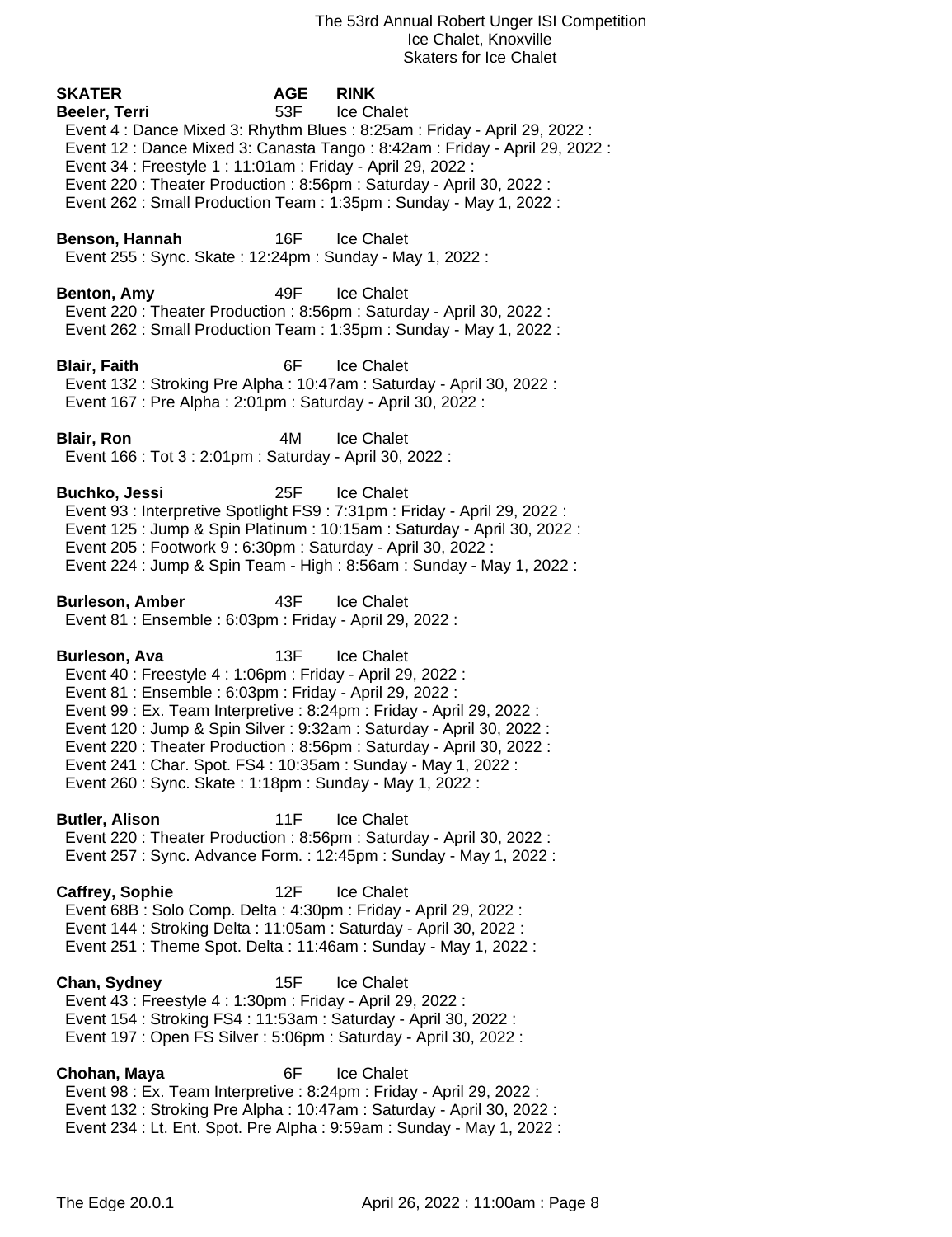| <b>SKATER</b><br>Chohan, Shan<br>Event 69A : Solo Comp. FS1 : 4:39pm : Friday - April 29, 2022 :<br>Event 245 : Char. Spot. FS1 : 11:26am : Sunday - May 1, 2022 :                                                                                                                                                                            | <b>AGE</b><br>12M | <b>RINK</b><br>Ice Chalet<br>Event 99 : Ex. Team Interpretive : 8:24pm : Friday - April 29, 2022 :<br>Event 257: Sync. Advance Form.: 12:45pm: Sunday - May 1, 2022:                                                                           |
|-----------------------------------------------------------------------------------------------------------------------------------------------------------------------------------------------------------------------------------------------------------------------------------------------------------------------------------------------|-------------------|------------------------------------------------------------------------------------------------------------------------------------------------------------------------------------------------------------------------------------------------|
| Christian, Savannah<br>Event 168 : Pre Alpha : 2:01pm : Saturday - April 30, 2022 :                                                                                                                                                                                                                                                           |                   | 7F Ice Chalet<br>Event 133: Stroking Pre Alpha: 10:47am: Saturday - April 30, 2022:                                                                                                                                                            |
| <b>Clarke, Channing</b><br>Event 30 : Footwork 6 : 10:45am : Friday - April 29, 2022 :<br>Event 82 : Ensemble : 6:16pm : Friday - April 29, 2022 :                                                                                                                                                                                            | 16M               | <b>Ice Chalet</b><br>Event 94 : Interpretive Spotlight FS6 : 7:31pm : Friday - April 29, 2022 :                                                                                                                                                |
| Cornwell, Sara                                                                                                                                                                                                                                                                                                                                | 62F               | <b>Ice Chalet</b><br>Event 262 : Small Production Team : 1:35pm : Sunday - May 1, 2022 :                                                                                                                                                       |
| Dalili, Leah<br>Event 40 : Freestyle 4 : 1:06pm : Friday - April 29, 2022 :<br>Event 74A : Solo Comp. FS4 : 5:00pm : Friday - April 29, 2022 :<br>Event 153: Stroking FS4: 11:53am: Saturday - April 30, 2022:<br>Event 260 : Sync. Skate : 1:18pm : Sunday - May 1, 2022 :                                                                   | 13F               | <b>Ice Chalet</b><br>Event 96 : Ex. Team Interpretive : 8:13pm : Friday - April 29, 2022 :<br>Event 121 : Jump & Spin Silver : 9:32am : Saturday - April 30, 2022 :                                                                            |
| Darby, Madeleine<br>Event 54 : Artistic FS4 : 2:49pm : Friday - April 29, 2022 :<br>Event 73B: Solo Comp. FS4: 4:48pm: Friday - April 29, 2022:<br>Event 196 : Freestyle 4 : 5:06pm : Saturday - April 30, 2022 :<br>Event 260 : Sync. Skate : 1:18pm : Sunday - May 1, 2022 :                                                                | 11F               | Ice Chalet<br>Event 1 : Dance Solo 4: Fiesta Tango : 8:00am : Friday - April 29, 2022 :<br>Event 3 : Dance Solo 4: Cha Cha : 8:00am : Friday - April 29, 2022 :<br>Event 99 : Ex. Team Interpretive : 8:24pm : Friday - April 29, 2022 :       |
| Davis, Amy<br>Event 64A : Solo Comp. Alpha : 4:18pm : Friday - April 29, 2022 :<br>Event 138 : Stroking Alpha : 11:05am : Saturday - April 30, 2022 :<br>Event 173 : Alpha : 2:26pm : Saturday - April 30, 2022 :                                                                                                                             | 16F               | <b>Ice Chalet</b>                                                                                                                                                                                                                              |
| Davis, Shannon<br>Event 31: Footwork 6: 10:45am: Friday - April 29, 2022:<br>Event 46 : Freestyle 6 : 2:08pm : Friday - April 29, 2022 :<br>Event 60 : Artistic FS6 : 3:40pm : Friday - April 29, 2022 :<br>Event 76 : Solo Comp. FS6 : 5:11pm : Friday - April 29, 2022 :<br>Event 188 : Open FS Gold : 4:09pm : Saturday - April 30, 2022 : | 20F               | <b>Ice Chalet</b><br>Event 123 : Jump & Spin Gold : 10:15am : Saturday - April 30, 2022 :<br>Event 208 : Drama Spot. FS6 : 6:55pm : Saturday - April 30, 2022 :<br>Event 215 : Couples Spot. Drama Gold : 7:44pm : Saturday - April 30, 2022 : |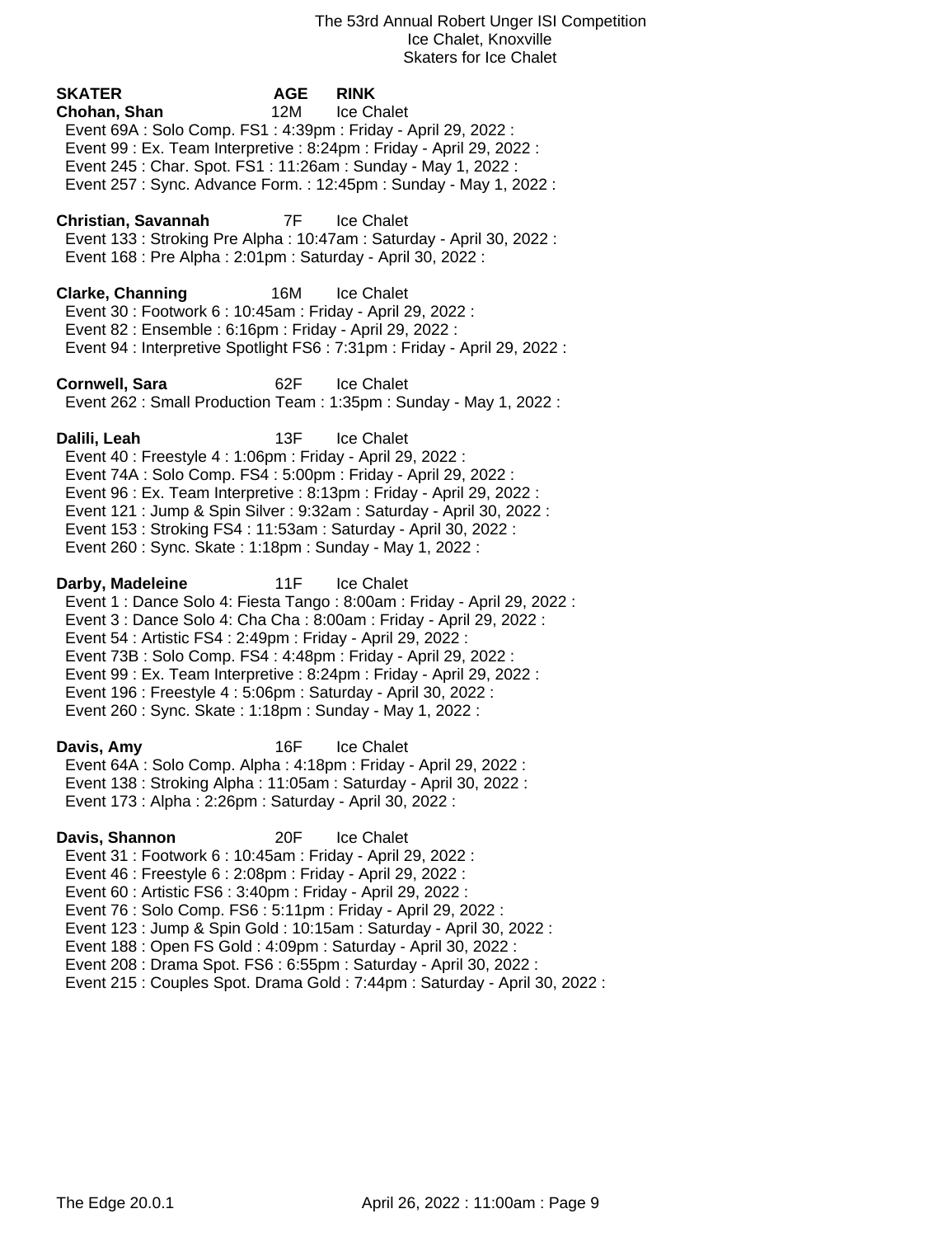**SKATER AGE RINK Dudley, Bonnie** 18F Ice Chalet Event 17 : Dance Mixed 10: Westminster Waltz : 9:21am : Friday - April 29, 2022 : Event 60 : Artistic Gold : 3:40pm : Friday - April 29, 2022 : Event 84 : Drama Spot. Gold : 6:29pm : Friday - April 29, 2022 : Event 96 : Ex. Team Interpretive : 8:13pm : Friday - April 29, 2022 : Event 123 : Jump & Spin Gold : 10:15am : Saturday - April 30, 2022 : Event 205 : Footwork Platinum : 6:30pm : Saturday - April 30, 2022 : Event 224 : Jump & Spin Team - High : 8:56am : Sunday - May 1, 2022 : Event 229 : Couples Spot. Char. Gold : 9:26am : Sunday - May 1, 2022 : Event 255 : Sync. Skate : 12:24pm : Sunday - May 1, 2022 : **Dye, April** 37F Ice Chalet Event 262 : Small Production Team : 1:35pm : Sunday - May 1, 2022 : **Early, Kate** 16F Ice Chalet Event 96 : Ex. Team Interpretive : 8:13pm : Friday - April 29, 2022 : Event 218 : Lt. Ent. Spot. FS4 : 8:39pm : Saturday - April 30, 2022 : Event 255 : Sync. Skate : 12:24pm : Sunday - May 1, 2022 : **Eaton, Parker** 11F Ice Chalet Event 257 : Sync. Advance Form. : 12:45pm : Sunday - May 1, 2022 : **Emmert, Pepper** 10F Ice Chalet Event 99 : Ex. Team Interpretive : 8:24pm : Friday - April 29, 2022 : Event 220 : Theater Production : 8:56pm : Saturday - April 30, 2022 : Event 257 : Sync. Advance Form. : 12:45pm : Sunday - May 1, 2022 : **Emmert, Riley** 6F Ice Chalet Event 233 : Lt. Ent. Spot. Tot 3 : 9:59am : Sunday - May 1, 2022 : **Farone, Carly 16F** Ice Chalet Event 33 : Freestyle 1 : 11:01am : Friday - April 29, 2022 : Event 69B : Solo Comp. FS1 : 4:39pm : Friday - April 29, 2022 : Event 97 : Ex. Team Interpretive : 8:13pm : Friday - April 29, 2022 : Event 117 : Jump & Spin Bronze : 9:15am : Saturday - April 30, 2022 : Event 147 : Stroking FS1 : 11:22am : Saturday - April 30, 2022 : Event 223 : Jump & Spin Team - Medium : 8:56am : Sunday - May 1, 2022 : **Foster, Ellie** 16F Ice Chalet Event 223 : Jump & Spin Team - Medium : 8:56am : Sunday - May 1, 2022 : **Giovengo, Andrew** 26M Ice Chalet Event 4 : Dance Mixed 3: Rhythm Blues : 8:25am : Friday - April 29, 2022 : Event 12 : Dance Mixed 3: Canasta Tango : 8:42am : Friday - April 29, 2022 : Event 28 : Footwork 4 : 10:33am : Friday - April 29, 2022 : Event 56 : Artistic FS4 : 3:19pm : Friday - April 29, 2022 : Event 75A : Solo Comp. FS4 : 5:00pm : Friday - April 29, 2022 : Event 82 : Ensemble : 6:16pm : Friday - April 29, 2022 : Event 97 : Ex. Team Interpretive : 8:13pm : Friday - April 29, 2022 : Event 121 : Jump & Spin Silver : 9:32am : Saturday - April 30, 2022 : Event 183 : Ex. Pairs 1 : 3:25pm : Saturday - April 30, 2022 : Event 203 : Open FS Silver : 6:30pm : Saturday - April 30, 2022 :

Event 213 : Couples Spot. Lt. Ent. Silver : 7:32pm : Saturday - April 30, 2022 :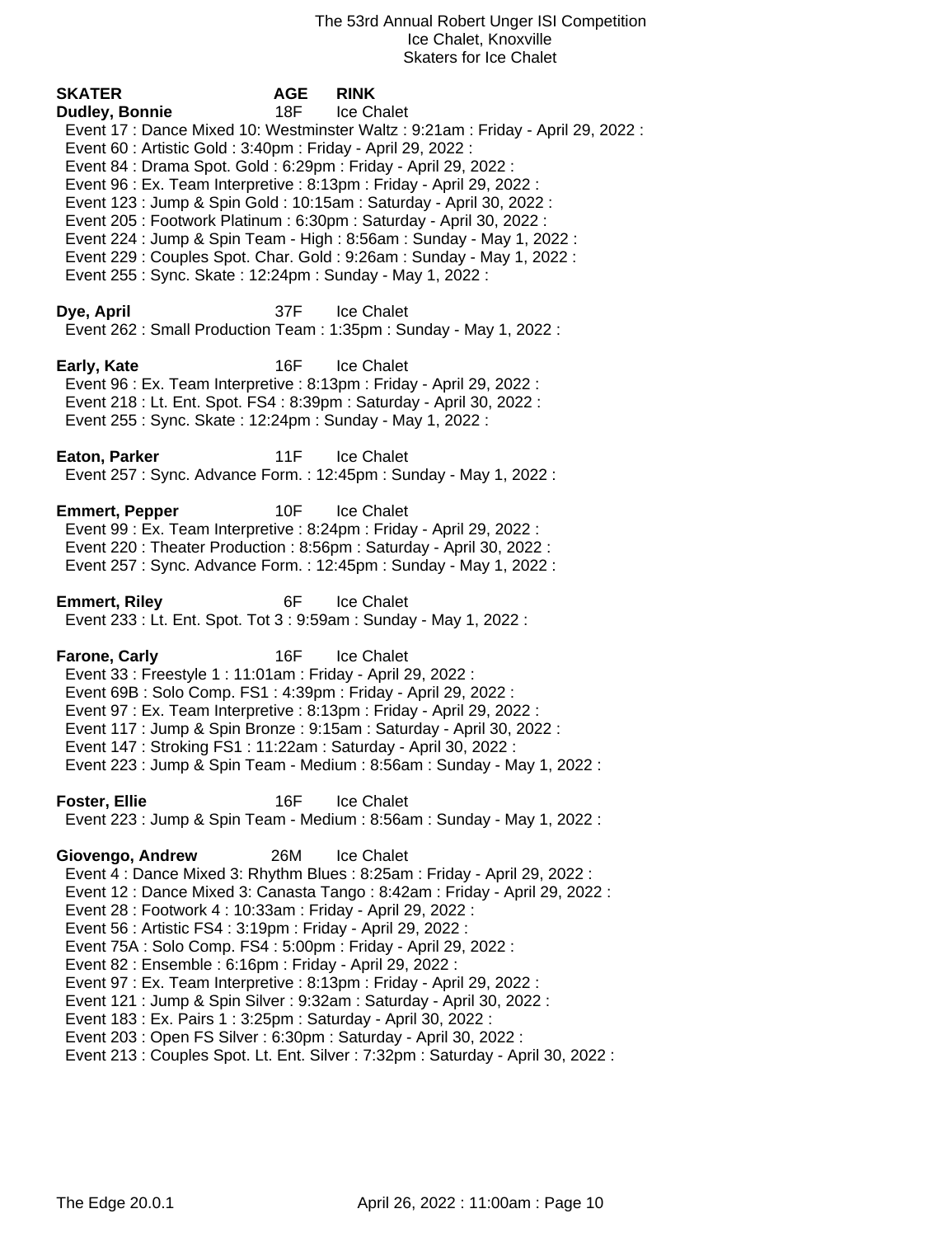| <b>SKATER</b><br>Graham, Grace<br>Event 58 : Artistic FS5 : 3:19pm : Friday - April 29, 2022 :<br>Event 183 : Ex. Pairs 1 : 3:25pm : Saturday - April 30, 2022 :<br>Event 197 : Open FS Silver : 5:06pm : Saturday - April 30, 2022 :<br>Event 255: Sync. Skate: 12:24pm: Sunday - May 1, 2022: | <b>AGE</b><br>15F | <b>RINK</b><br>Ice Chalet<br>Event 121 : Jump & Spin Silver : 9:32am : Saturday - April 30, 2022 :                                                                                                                                                                                                                                                                                             |
|-------------------------------------------------------------------------------------------------------------------------------------------------------------------------------------------------------------------------------------------------------------------------------------------------|-------------------|------------------------------------------------------------------------------------------------------------------------------------------------------------------------------------------------------------------------------------------------------------------------------------------------------------------------------------------------------------------------------------------------|
| Hamby, Josie<br>Event 55: Artistic FS4: 2:49pm: Friday - April 29, 2022:<br>Event 255 : Sync. Skate : 12:24pm : Sunday - May 1, 2022 :                                                                                                                                                          | 18F               | <b>Ice Chalet</b>                                                                                                                                                                                                                                                                                                                                                                              |
| <b>Hawkey, Corinne</b><br>Event 39 : Freestyle 3 : 11:43am : Friday - April 29, 2022 :<br>Event 72B: Solo Comp. FS3: 4:48pm: Friday - April 29, 2022:<br>Event 152: Stroking FS3: 11:37am: Saturday - April 30, 2022:                                                                           | 15F               | <b>Ice Chalet</b>                                                                                                                                                                                                                                                                                                                                                                              |
| Hawkey, Evelyn<br>Event 43 : Freestyle 4 : 1:30pm : Friday - April 29, 2022 :<br>Event 74B: Solo Comp. FS4: 5:00pm: Friday - April 29, 2022:<br>Event 260 : Sync. Skate : 1:18pm : Sunday - May 1, 2022 :                                                                                       | 16F               | <b>Ice Chalet</b><br>Event 90 : Interpretive Spotlight FS4 : 7:02pm : Friday - April 29, 2022 :<br>Event 220 : Theater Production : 8:56pm : Saturday - April 30, 2022 :                                                                                                                                                                                                                       |
| <b>Heatherly, Evelyn</b><br>Event 62B: Solo Comp. Alpha: 4:18pm: Friday - April 29, 2022:<br>Event 133: Stroking Alpha: 10:47am: Saturday - April 30, 2022:<br>Event 170 : Alpha : 2:01pm : Saturday - April 30, 2022 :                                                                         | 6F                | <b>Ice Chalet</b><br>Event 113 : Jump & Spin Low : 9:02am : Saturday - April 30, 2022 :<br>Event 220 : Theater Production : 8:56pm : Saturday - April 30, 2022 :                                                                                                                                                                                                                               |
| lmai, Sora<br>Event 30: Footwork 6: 10:45am: Friday - April 29, 2022:<br>Event 59 : Artistic FS6 : 3:19pm : Friday - April 29, 2022 :                                                                                                                                                           | 14F               | <b>Ice Chalet</b><br>Event 103: Rhythmic Ribbon FS6: 8:00am: Saturday - April 30, 2022:<br>Event 208 : Drama Spot. FS6 : 6:55pm : Saturday - April 30, 2022 :                                                                                                                                                                                                                                  |
| Jacklet, Jeshua<br>Event 41 : Open Pairs Gold : 1:06pm : Friday - April 29, 2022 :<br>Event 79: Family Spotlight: 5:22pm: Friday - April 29, 2022:<br>Event 160 : Artistic FS7 : 12:08pm : Saturday - April 30, 2022 :<br>Event 255: Sync. Skate: 12:24pm: Sunday - May 1, 2022:                | 20M               | Ice Chalet<br>Event 92 : Interpretive Spotlight FS7 : 7:31pm : Friday - April 29, 2022 :<br>Event 104: Rhythmic Ribbon FS7: 8:00am: Saturday - April 30, 2022:<br>Event 123 : Jump & Spin Gold : 10:15am : Saturday - April 30, 2022 :<br>Event 215 : Couples Spot. Drama Gold : 7:44pm : Saturday - April 30, 2022 :<br>Event 220 : Theater Production : 8:56pm : Saturday - April 30, 2022 : |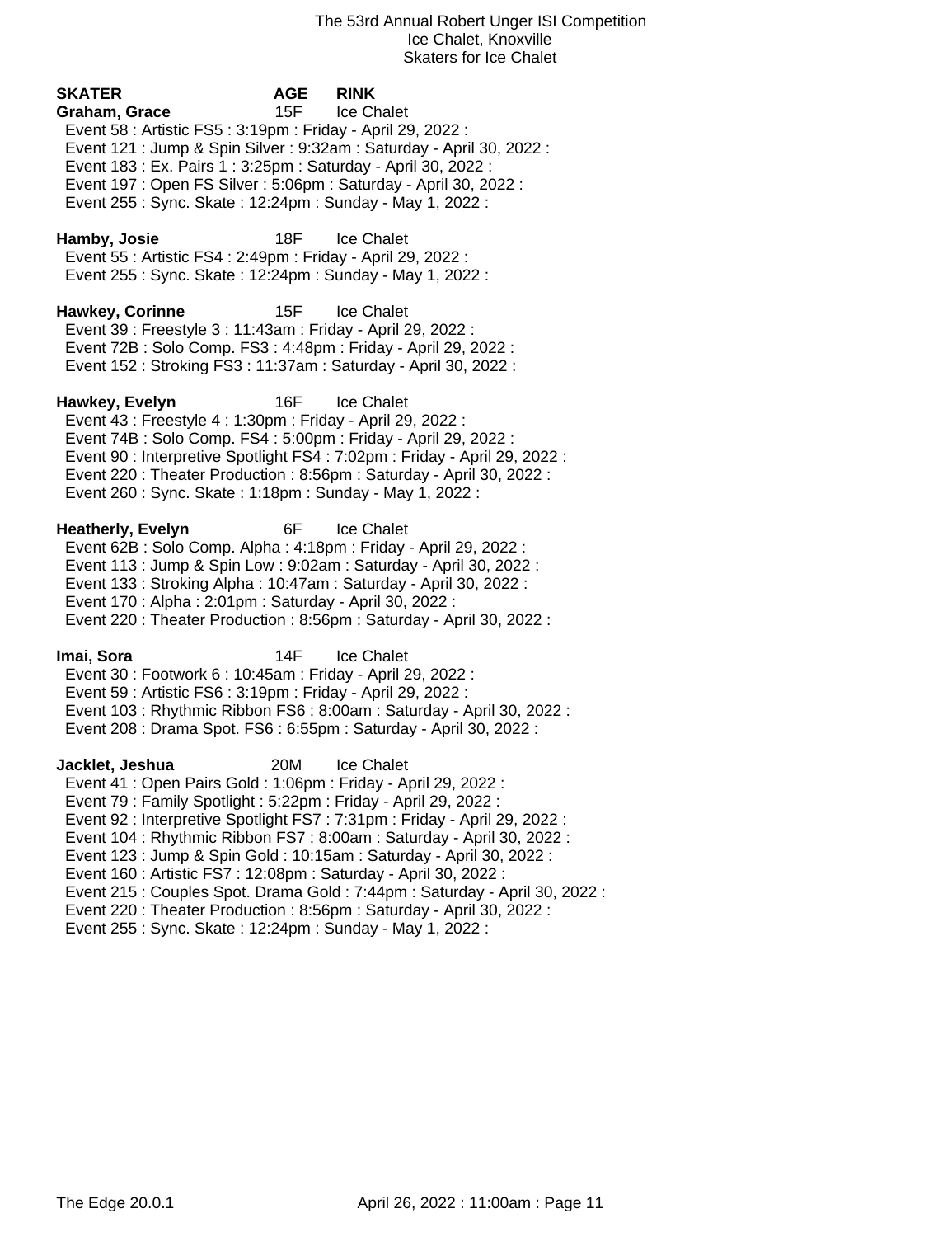| <b>SKATER</b>                                                                                                                                                                                                                                                                                                                                | <b>AGE</b> | <b>RINK</b>                                                                                                                                                                                                                                                                                                                                                                                                                                                                                                                                                                                                                          |
|----------------------------------------------------------------------------------------------------------------------------------------------------------------------------------------------------------------------------------------------------------------------------------------------------------------------------------------------|------------|--------------------------------------------------------------------------------------------------------------------------------------------------------------------------------------------------------------------------------------------------------------------------------------------------------------------------------------------------------------------------------------------------------------------------------------------------------------------------------------------------------------------------------------------------------------------------------------------------------------------------------------|
| Jacklet, Lillyanna<br>Event 51 : Artistic FS3 : 2:24pm : Friday - April 29, 2022 :<br>Event 79 : Family Spotlight : 5:22pm : Friday - April 29, 2022 :<br>Event 83 : Drama Spot. FS3 : 6:29pm : Friday - April 29, 2022 :<br>Event 260 : Sync. Skate : 1:18pm : Sunday - May 1, 2022 :                                                       | 14F        | Ice Chalet<br>Event 14 : Dance Solo 5: Hickory Hoedown : 8:42am : Friday - April 29, 2022 :<br>Event 19: Dance Solo 5: Willow Waltz: 9:21am: Friday - April 29, 2022:<br>Event 91 : Interpretive Spotlight FS3 : 7:21pm : Friday - April 29, 2022 :<br>Event 105: Rhythmic Ribbon FS3: 8:24am: Saturday - April 30, 2022:<br>Event 121 : Jump & Spin Silver : 9:32am : Saturday - April 30, 2022 :<br>Event 193 : Open FS Bronze : 4:34pm : Saturday - April 30, 2022 :<br>Event 212 : Couples Spot. Lt. Ent. Silver : 7:32pm : Saturday - April 30, 2022 :<br>Event 220 : Theater Production : 8:56pm : Saturday - April 30, 2022 : |
| Jarrett, Colton<br>Event 68A : Solo Comp. Delta : 4:30pm : Friday - April 29, 2022 :<br>Event 79: Family Spotlight: 5:22pm: Friday - April 29, 2022:<br>Event 143 : Stroking Delta : 11:05am : Saturday - April 30, 2022 :<br>Event 250 : Char. Spot. Delta : 11:26am : Sunday - May 1, 2022 :                                               | 8M         | Ice Chalet<br>Event 114 : Jump & Spin Low : 9:02am : Saturday - April 30, 2022 :<br>Event 220 : Theater Production : 8:56pm : Saturday - April 30, 2022 :<br>Event 230 : Couples Spot. Char. Silver : 9:39am : Sunday - May 1, 2022 :<br>Event 257 : Sync. Advance Form. : 12:45pm : Sunday - May 1, 2022 :                                                                                                                                                                                                                                                                                                                          |
| Jarrett, Josie<br>Event 79: Family Spotlight: 5:22pm: Friday - April 29, 2022:<br>Event 154 : Stroking FS4 : 11:53am : Saturday - April 30, 2022 :<br>Event 221 : Figures 1 : 8:45am : Sunday - May 1, 2022 :<br>Event 241 : Char. Spot. FS4 : 10:35am : Sunday - May 1, 2022 :<br>Event 260 : Sync. Skate : 1:18pm : Sunday - May 1, 2022 : | 14F        | <b>Ice Chalet</b><br>Event 2: Dance Solo 4: Swing Dance: 8:00am: Friday - April 29, 2022:<br>Event 108 : Rhythmic Ribbon FS4 : 8:24am : Saturday - April 30, 2022 :<br>Event 121 : Jump & Spin Silver : 9:32am : Saturday - April 30, 2022 :<br>Event 212 : Couples Spot. Lt. Ent. Silver : 7:32pm : Saturday - April 30, 2022 :<br>Event 220 : Theater Production : 8:56pm : Saturday - April 30, 2022 :                                                                                                                                                                                                                            |
| Jennings, Kylea                                                                                                                                                                                                                                                                                                                              | 11F        | <b>Ice Chalet</b><br>Event 220 : Theater Production : 8:56pm : Saturday - April 30, 2022 :                                                                                                                                                                                                                                                                                                                                                                                                                                                                                                                                           |
| Jones, Zoey<br>Event 169 : Pre Alpha : 2:01pm : Saturday - April 30, 2022 :                                                                                                                                                                                                                                                                  | 13F        | Ice Chalet<br>Event 137: Stroking Pre Alpha: 10:47am: Saturday - April 30, 2022:                                                                                                                                                                                                                                                                                                                                                                                                                                                                                                                                                     |
| Killeffer, Allie<br>Event 65A: Solo Comp. Beta: 4:18pm: Friday - April 29, 2022:<br>Event 175 : Beta : 2:47pm : Saturday - April 30, 2022 :                                                                                                                                                                                                  | 11F        | Ice Chalet<br>Event 98 : Ex. Team Interpretive : 8:24pm : Friday - April 29, 2022 :                                                                                                                                                                                                                                                                                                                                                                                                                                                                                                                                                  |

Event 220 : Theater Production : 8:56pm : Saturday - April 30, 2022 :

Event 252 : Theme Spot. Beta : 11:46am : Sunday - May 1, 2022 :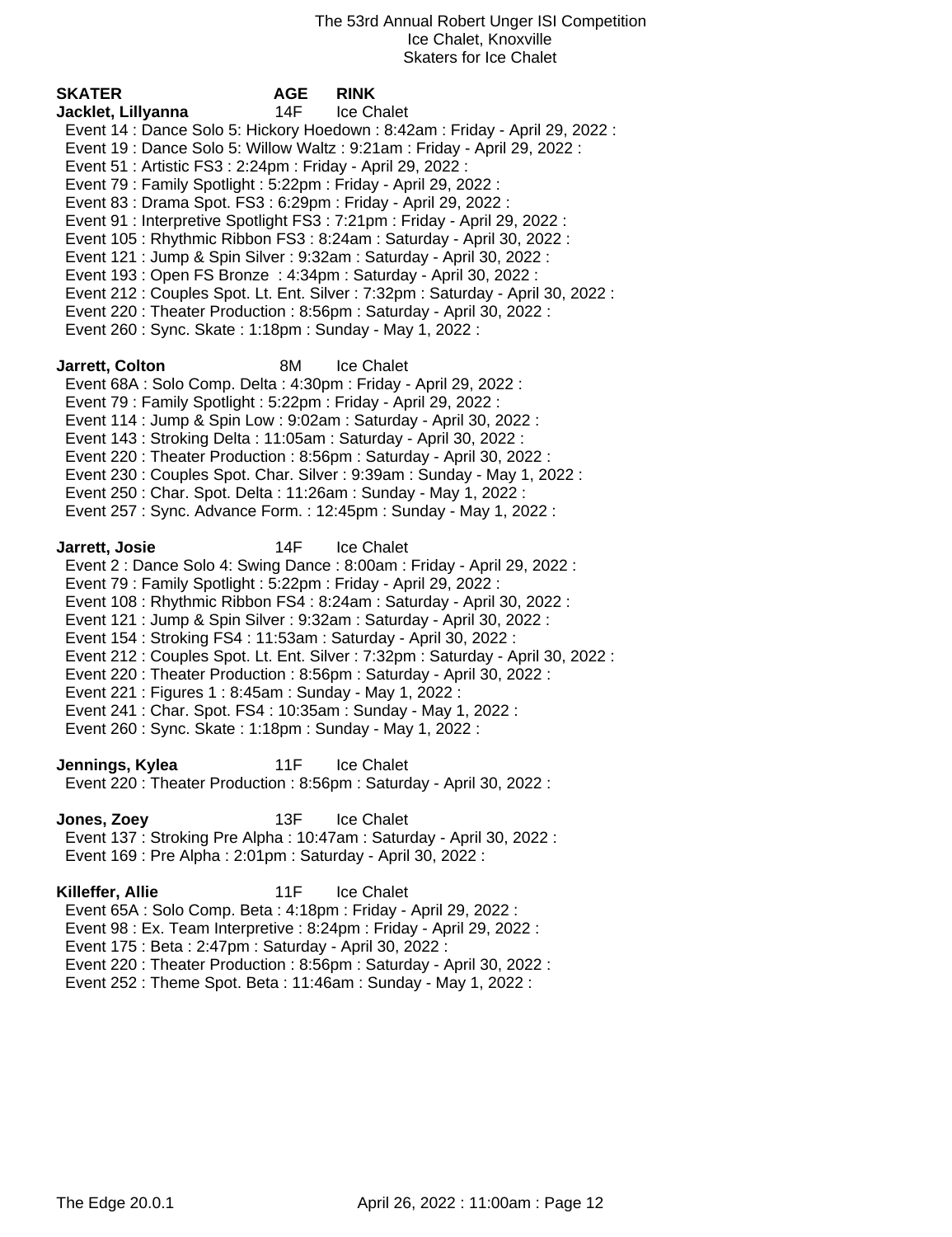**SKATER AGE RINK King, Grace** 24F Ice Chalet Event 9 : Dance Mixed 2: Dutch Waltz : 8:25am : Friday - April 29, 2022 : Event 16 : Dance Solo 2: Dutch Waltz : 9:06am : Friday - April 29, 2022 : Event 34 : Freestyle 1 : 11:01am : Friday - April 29, 2022 : Event 48 : Artistic FS1 : 2:24pm : Friday - April 29, 2022 : Event 87 : Interpretive Spotlight FS1 : 6:43pm : Friday - April 29, 2022 : Event 97 : Ex. Team Interpretive : 8:13pm : Friday - April 29, 2022 : Event 147 : Stroking FS1 : 11:22am : Saturday - April 30, 2022 : Event 194 : Open FS Bronze : 4:34pm : Saturday - April 30, 2022 : Event 213 : Couples Spot. Lt. Ent. Silver : 7:32pm : Saturday - April 30, 2022 : Event 223 : Jump & Spin Team - Medium : 8:56am : Sunday - May 1, 2022 : **Knox, Tony** 64M Ice Chalet Event 28 : Footwork 4 : 10:33am : Friday - April 29, 2022 : Event 57 : Artistic FS4 : 3:19pm : Friday - April 29, 2022 : Event 82 : Ensemble : 6:16pm : Friday - April 29, 2022 : Event 89 : Interpretive Spotlight FS4 : 7:02pm : Friday - April 29, 2022 : Event 219 : Lt. Ent. Spot. FS4 : 8:39pm : Saturday - April 30, 2022 : Event 230 : Couples Spot. Char. Silver : 9:39am : Sunday - May 1, 2022 : Event 262 : Small Production Team : 1:35pm : Sunday - May 1, 2022 : **Kohnstamm, George** 14M Ice Chalet Event 66A : Solo Comp. Gamma : 4:30pm : Friday - April 29, 2022 : Event 82 : Ensemble : 6:16pm : Friday - April 29, 2022 : Event 97 : Ex. Team Interpretive : 8:13pm : Friday - April 29, 2022 : Event 117 : Jump & Spin Bronze : 9:15am : Saturday - April 30, 2022 : Event 141 : Stroking Gamma : 11:05am : Saturday - April 30, 2022 : Event 177 : Gamma : 2:47pm : Saturday - April 30, 2022 : Event 249 : Char. Spot. Gamma : 11:26am : Sunday - May 1, 2022 : **Massey, Tommy** 62F Ice Chalet Event 82 : Ensemble : 6:16pm : Friday - April 29, 2022 : Event 262 : Small Production Team : 1:35pm : Sunday - May 1, 2022 : **Matheney, Ethan** 6M Ice Chalet Event 220 : Theater Production : 8:56pm : Saturday - April 30, 2022 : **Maxwell, Elienna** 9F Ice Chalet Event 139 : Stroking Beta : 11:05am : Saturday - April 30, 2022 : Event 174 : Beta : 2:26pm : Saturday - April 30, 2022 : **McAllister, Rachil** 19F Ice Chalet Event 5 : Dance Solo 3: Rhythm Blues : 8:25am : Friday - April 29, 2022 : Event 11 : Dance Solo 3: Canasta Tango : 8:42am : Friday - April 29, 2022 : Event 27 : Footwork 3 : 10:33am : Friday - April 29, 2022 : Event 39 : Freestyle 3 : 11:43am : Friday - April 29, 2022 : Event 52 : Artistic FS3 : 2:49pm : Friday - April 29, 2022 : Event 73A : Solo Comp. FS3 : 4:48pm : Friday - April 29, 2022 : Event 117 : Jump & Spin Bronze : 9:15am : Saturday - April 30, 2022 : Event 149 : Stroking FS3 : 11:37am : Saturday - April 30, 2022 : Event 223 : Jump & Spin Team - Medium : 8:56am : Sunday - May 1, 2022 : Event 231 : Couples Spot. Char. Bronze : 9:39am : Sunday - May 1, 2022 :

Event 262 : Small Production Team : 1:35pm : Sunday - May 1, 2022 :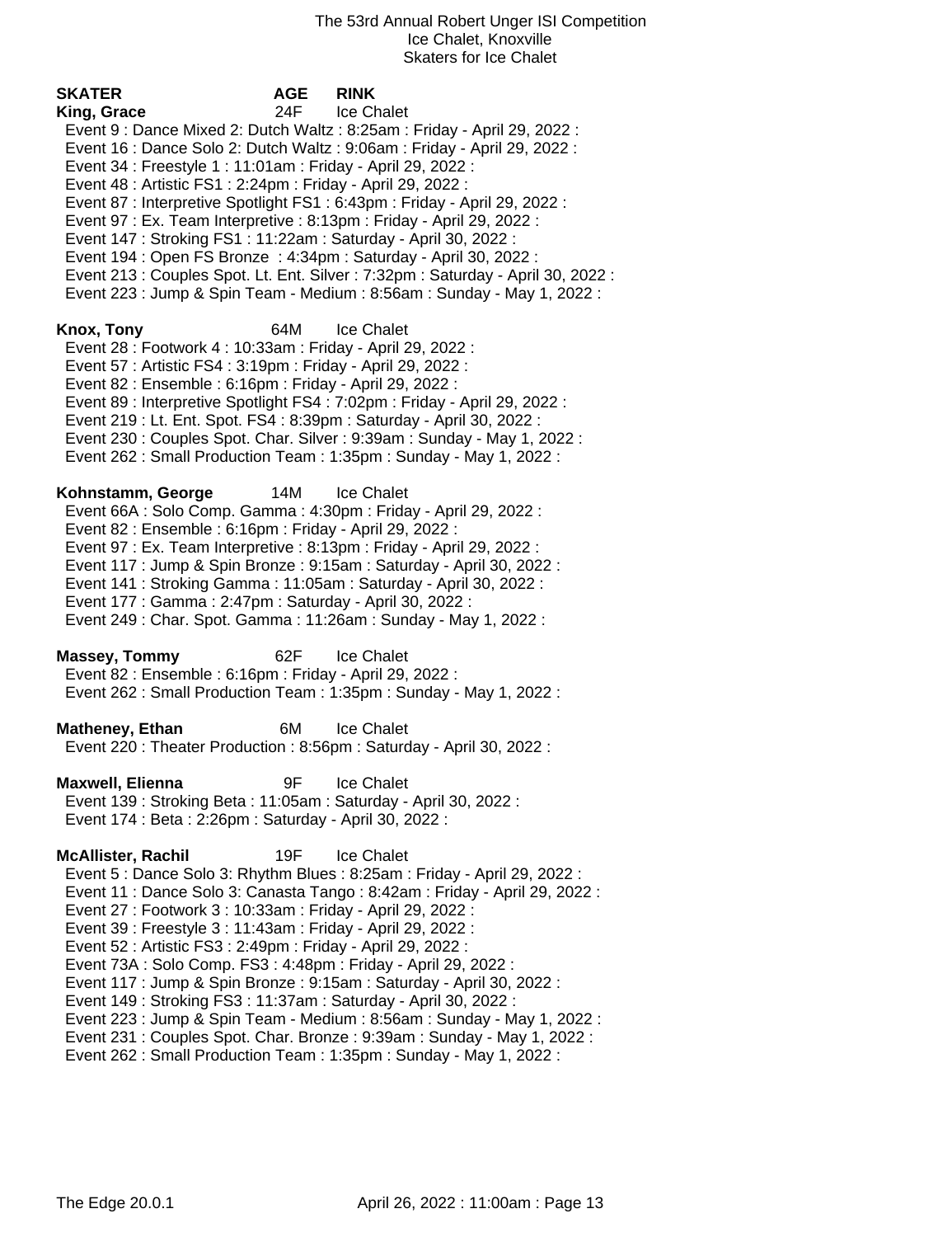**SKATER AGE RINK McMahan, Eden** 8F Ice Chalet Event 8 : Solo Dance 1 : 8:25am : Friday - April 29, 2022 : Event 67B : Solo Comp. Delta : 4:30pm : Friday - April 29, 2022 : Event 143 : Stroking Delta : 11:05am : Saturday - April 30, 2022 : Event 179 : Delta : 3:04pm : Saturday - April 30, 2022 : Event 257 : Sync. Advance Form. : 12:45pm : Sunday - May 1, 2022 : **McMahan, Reese** 10F Ice Chalet Event 6 : Dance Solo 3: Rhythm Blues : 8:25am : Friday - April 29, 2022 : Event 10 : Dance Solo 3: Canasta Tango : 8:42am : Friday - April 29, 2022 : Event 36 : Freestyle 2 : 11:21am : Friday - April 29, 2022 : Event 49 : Artistic FS2 : 2:24pm : Friday - April 29, 2022 : Event 70B : Solo Comp. FS2 : 4:39pm : Friday - April 29, 2022 : Event 99 : Ex. Team Interpretive : 8:24pm : Friday - April 29, 2022 : Event 148 : Stroking FS2 : 11:22am : Saturday - April 30, 2022 : Event 257 : Sync. Advance Form. : 12:45pm : Sunday - May 1, 2022 : **Miller, Isabela** 16F Ice Chalet Event 20 : Dance Solo 7: Rocker Foxtrot : 9:21am : Friday - April 29, 2022 : Event 30 : Footwork 7 : 10:45am : Friday - April 29, 2022 : Event 41 : Open Pairs Gold : 1:06pm : Friday - April 29, 2022 : Event 59 : Artistic FS6 : 3:19pm : Friday - April 29, 2022 : Event 198 : Open FS Gold : 5:06pm : Saturday - April 30, 2022 : Event 214 : Lt. Ent. Spot. FS6 : 7:44pm : Saturday - April 30, 2022 : Event 220 : Theater Production : 8:56pm : Saturday - April 30, 2022 : **Miller, Lauren** 17F Ice Chalet Event 255 : Sync. Skate : 12:24pm : Sunday - May 1, 2022 : **Mitchell, Lily** 9F Ice Chalet Event 38 : Freestyle 3 : 11:43am : Friday - April 29, 2022 : Event 50 : Artistic FS3 : 2:24pm : Friday - April 29, 2022 : Event 72A : Solo Comp. FS3 : 4:48pm : Friday - April 29, 2022 : Event 86 : Interpretive Spotlight FS3 : 6:43pm : Friday - April 29, 2022 : Event 99 : Ex. Team Interpretive : 8:24pm : Friday - April 29, 2022 : Event 116 : Jump & Spin Bronze : 9:15am : Saturday - April 30, 2022 : Event 220 : Theater Production : 8:56pm : Saturday - April 30, 2022 : Event 242 : Char. Spot. FS3 : 11:03am : Sunday - May 1, 2022 : Event 257 : Sync. Advance Form. : 12:45pm : Sunday - May 1, 2022 : **Murphy, Reagan** 16F Ice Chalet Event 51 : Artistic FS3 : 2:24pm : Friday - April 29, 2022 : Event 91 : Interpretive Spotlight FS3 : 7:21pm : Friday - April 29, 2022 : Event 96 : Ex. Team Interpretive : 8:13pm : Friday - April 29, 2022 : Event 117 : Jump & Spin Bronze : 9:15am : Saturday - April 30, 2022 : Event 255 : Sync. Skate : 12:24pm : Sunday - May 1, 2022 : **Nicks, Barbara** 6F Ice Chalet Event 67A : Solo Comp. Delta : 4:30pm : Friday - April 29, 2022 : Event 98 : Ex. Team Interpretive : 8:24pm : Friday - April 29, 2022 : Event 113 : Jump & Spin Low : 9:02am : Saturday - April 30, 2022 : Event 178 : Delta : 3:04pm : Saturday - April 30, 2022 : Event 220 : Theater Production : 8:56pm : Saturday - April 30, 2022 : Event 225 : Couples Spot. Char. Low : 9:10am : Sunday - May 1, 2022 :

Event 237 : Lt. Ent. Spot. Delta : 9:59am : Sunday - May 1, 2022 :

**Nipper, Camron** 19F Ice Chalet Event 61 : Artistic FS8 : 3:40pm : Friday - April 29, 2022 :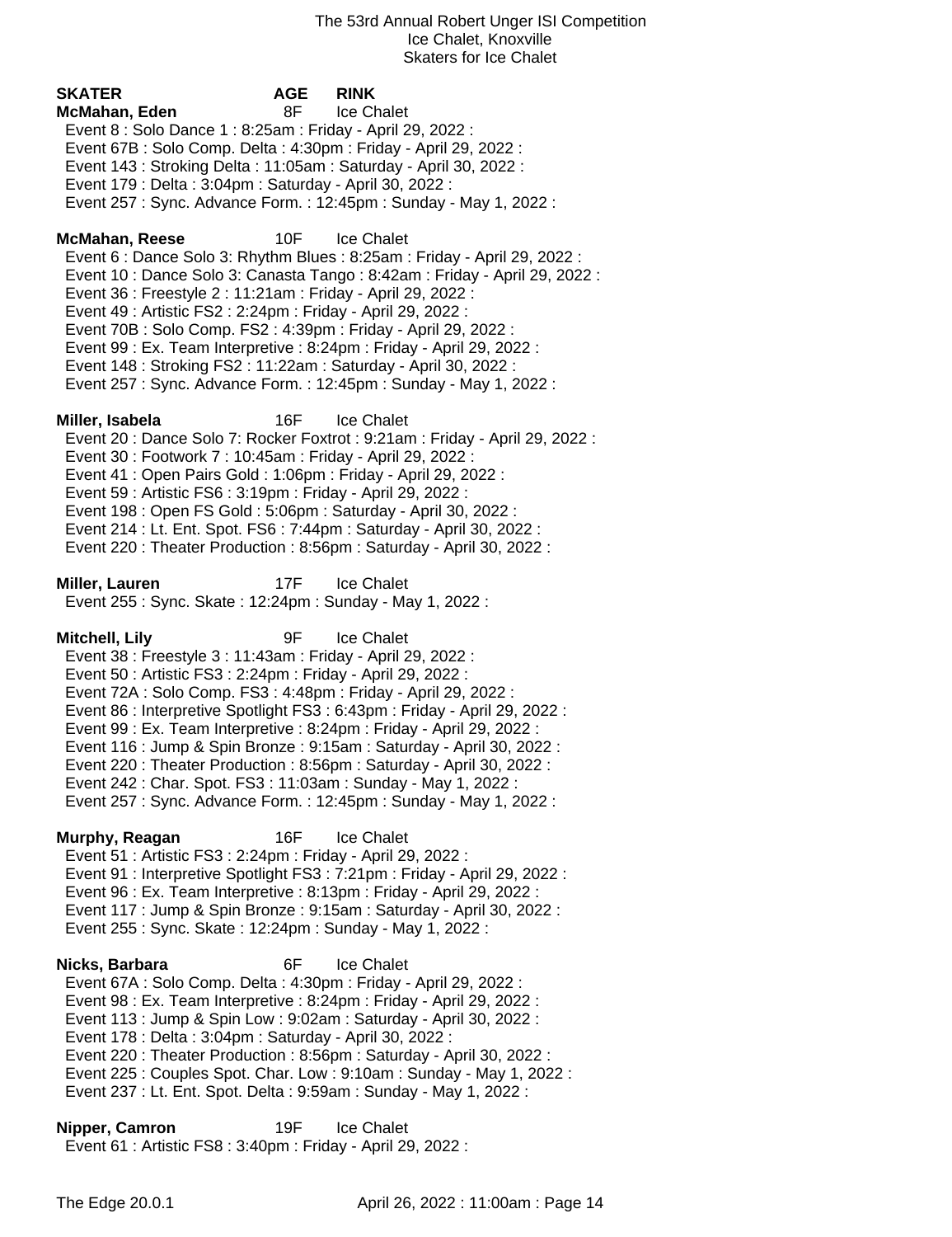**SKATER AGE RINK Nolen, Emma** 9F Ice Chalet Event 32 : Freestyle 1 : 11:01am : Friday - April 29, 2022 : Event 145 : Stroking FS1 : 11:22am : Saturday - April 30, 2022 : Event 222 : Solo Comp. FS1 : 8:45am : Sunday - May 1, 2022 : **Ogle, Emma** 16F Ice Chalet Event 84 : Drama Spot. Gold : 6:29pm : Friday - April 29, 2022 : Event 159 : Stroking Gold : 12:02pm : Saturday - April 30, 2022 : Event 164 : Ex. Rhythm Dance Platinum : 1:33pm : Saturday - April 30, 2022 : **Orlovskyy, Alina** 7F Ice Chalet Event 64B : Solo Comp. Beta : 4:18pm : Friday - April 29, 2022 : Event 98 : Ex. Team Interpretive : 8:24pm : Friday - April 29, 2022 : Event 113 : Jump & Spin Low : 9:02am : Saturday - April 30, 2022 : Event 135 : Stroking Beta : 10:47am : Saturday - April 30, 2022 : Event 174 : Beta : 2:26pm : Saturday - April 30, 2022 : Event 220 : Theater Production : 8:56pm : Saturday - April 30, 2022 : Event 225 : Couples Spot. Char. Low : 9:10am : Sunday - May 1, 2022 : Event 235 : Lt. Ent. Spot. Beta : 9:59am : Sunday - May 1, 2022 : Event 252 : Theme Spot. Beta : 11:46am : Sunday - May 1, 2022 : **Pinkston, Kyleigh** 11F Ice Chalet Event 37 : Freestyle 2 : 11:21am : Friday - April 29, 2022 : Event 116 : Jump & Spin Bronze : 9:15am : Saturday - April 30, 2022 : Event 148 : Stroking FS2 : 11:22am : Saturday - April 30, 2022 : Event 257 : Sync. Advance Form. : 12:45pm : Sunday - May 1, 2022 : **Radford, Kaitlyn** 20F Ice Chalet Event 176 : Beta : 2:47pm : Saturday - April 30, 2022 : **Ragle, Maddison** 12F Ice Chalet Event 10 : Dance Solo 3: Canasta Tango : 8:42am : Friday - April 29, 2022 : Event 50 : Artistic FS3 : 2:24pm : Friday - April 29, 2022 : Event 120 : Jump & Spin Silver : 9:32am : Saturday - April 30, 2022 : Event 151 : Stroking FS3 : 11:37am : Saturday - April 30, 2022 : Event 202 : Ex. Freestyle 4 : 6:30pm : Saturday - April 30, 2022 : **Reed, Paige 1998 12 Second Property** 1 Second Property 1 Second Property 1 Second Property 1 Second Property 1 Second Property 1 Second Property 1 Second Property 1 Second Property 1 Second Property 1 Second Property Event 169 : Pre Alpha : 2:01pm : Saturday - April 30, 2022 : **Reed, Phia** 7F Ice Chalet Event 167 : Pre Alpha : 2:01pm : Saturday - April 30, 2022 : **Reed, Phoebe** 7F Ice Chalet Event 168 : Pre Alpha : 2:01pm : Saturday - April 30, 2022 : **Reed, Piper** 10F Ice Chalet Event 172 : Alpha : 2:26pm : Saturday - April 30, 2022 : **Reynolds, Allison** 10F Ice Chalet Event 98 : Ex. Team Interpretive : 8:24pm : Friday - April 29, 2022 : Event 116 : Jump & Spin Bronze : 9:15am : Saturday - April 30, 2022 : Event 181A : Freestyle 2 : 3:04pm : Saturday - April 30, 2022 : Event 211 : Couples Spot. Lt. Ent. Bronze : 7:32pm : Saturday - April 30, 2022 : Event 257 : Sync. Advance Form. : 12:45pm : Sunday - May 1, 2022 :

**Rieger, Amanda** 41F Ice Chalet Event 81 : Ensemble : 6:03pm : Friday - April 29, 2022 :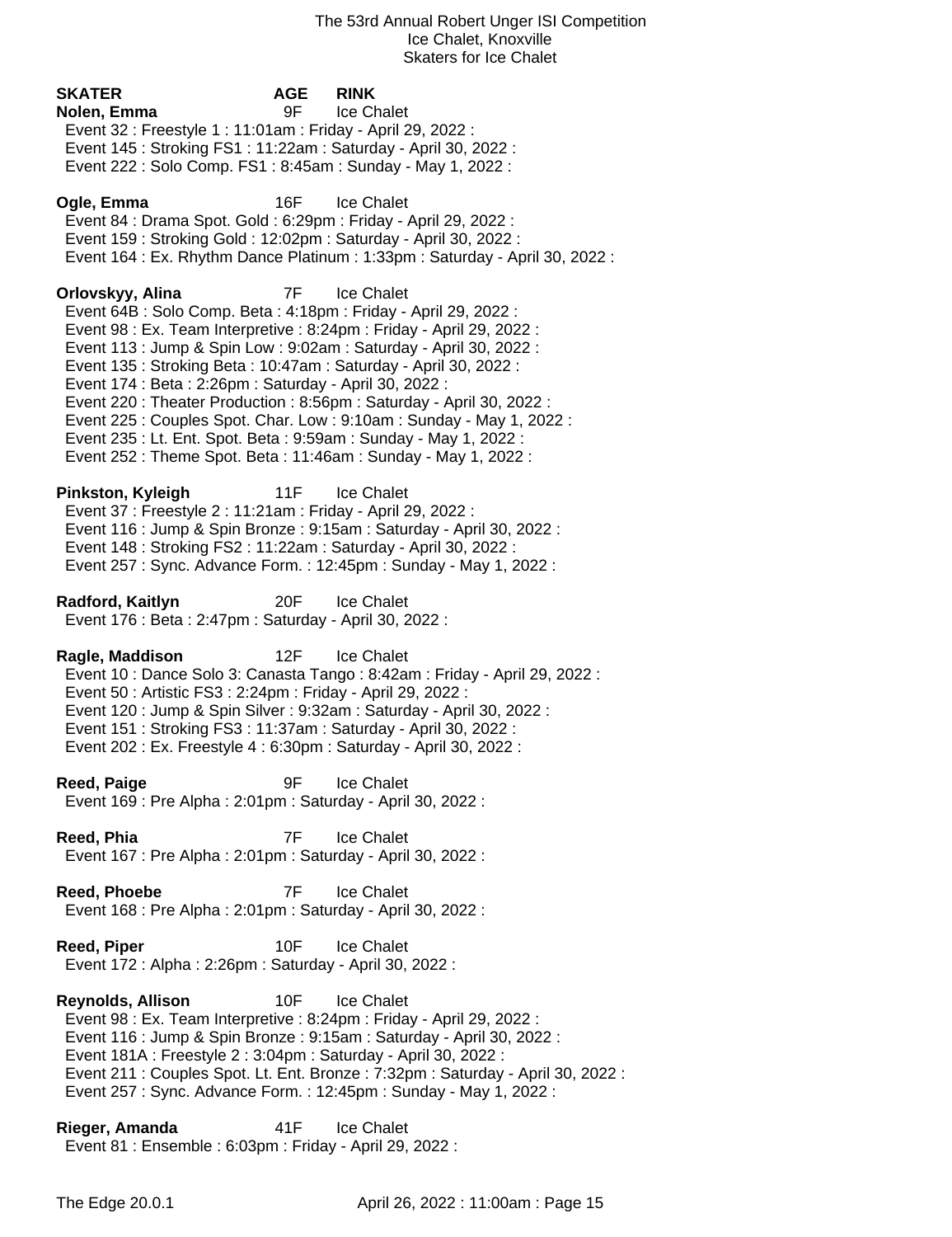**SKATER AGE RINK Rieger, Hannah** 9F Ice Chalet Event 38 : Freestyle 3 : 11:43am : Friday - April 29, 2022 : Event 81 : Ensemble : 6:03pm : Friday - April 29, 2022 : Event 86 : Interpretive Spotlight FS3 : 6:43pm : Friday - April 29, 2022 : Event 98 : Ex. Team Interpretive : 8:24pm : Friday - April 29, 2022 : Event 116 : Jump & Spin Bronze : 9:15am : Saturday - April 30, 2022 : Event 150 : Stroking FS3 : 11:37am : Saturday - April 30, 2022 : Event 192 : Open FS Bronze : 4:34pm : Saturday - April 30, 2022 : Event 211 : Couples Spot. Lt. Ent. Bronze : 7:32pm : Saturday - April 30, 2022 : Event 220 : Theater Production : 8:56pm : Saturday - April 30, 2022 : Event 242 : Char. Spot. FS3 : 11:03am : Sunday - May 1, 2022 : Event 257 : Sync. Advance Form. : 12:45pm : Sunday - May 1, 2022 : **Rieger, Jason** 43M Ice Chalet Event 81 : Ensemble : 6:03pm : Friday - April 29, 2022 : Event 225 : Couples Spot. Char. Low : 9:10am : Sunday - May 1, 2022 : **Rieger, Samantha** 11F Ice Chalet Event 15 : Dance Solo 2: Dutch Waltz : 9:06am : Friday - April 29, 2022 : Event 38 : Freestyle 3 : 11:43am : Friday - April 29, 2022 : Event 50 : Artistic FS3 : 2:24pm : Friday - April 29, 2022 : Event 81 : Ensemble : 6:03pm : Friday - April 29, 2022 : Event 86 : Interpretive Spotlight FS3 : 6:43pm : Friday - April 29, 2022 : Event 99 : Ex. Team Interpretive : 8:24pm : Friday - April 29, 2022 : Event 119 : Jump & Spin Silver : 9:32am : Saturday - April 30, 2022 : Event 151 : Stroking FS3 : 11:37am : Saturday - April 30, 2022 : Event 220 : Theater Production : 8:56pm : Saturday - April 30, 2022 : Event 243 : Char. Spot. FS3 : 11:03am : Sunday - May 1, 2022 : Event 260 : Sync. Skate : 1:18pm : Sunday - May 1, 2022 : **Roach, Arwen** 19F Ice Chalet Event 52 : Artistic FS3 : 2:49pm : Friday - April 29, 2022 : Event 194 : Open FS Bronze : 4:34pm : Saturday - April 30, 2022 : Event 231 : Couples Spot. Char. Bronze : 9:39am : Sunday - May 1, 2022 : **Rose, Skyler** 14F Ice Chalet Event 180 : Delta : 3:04pm : Saturday - April 30, 2022 : Event 220 : Theater Production : 8:56pm : Saturday - April 30, 2022 : **Roth, Alexa** 15F Ice Chalet Event 29 : Footwork 5 : 10:33am : Friday - April 29, 2022 : Event 58 : Artistic FS5 : 3:19pm : Friday - April 29, 2022 : Event 94 : Interpretive Spotlight FS5 : 7:31pm : Friday - April 29, 2022 : Event 156 : Stroking FS5 : 12:02pm : Saturday - April 30, 2022 : Event 197 : Open FS Silver : 5:06pm : Saturday - April 30, 2022 : **Sawyers, Norah Paige** 10F Ice Chalet

 Event 65A : Solo Comp. Beta : 4:18pm : Friday - April 29, 2022 : Event 113 : Jump & Spin Low : 9:02am : Saturday - April 30, 2022 : Event 139 : Stroking Beta : 11:05am : Saturday - April 30, 2022 : Event 175 : Beta : 2:47pm : Saturday - April 30, 2022 :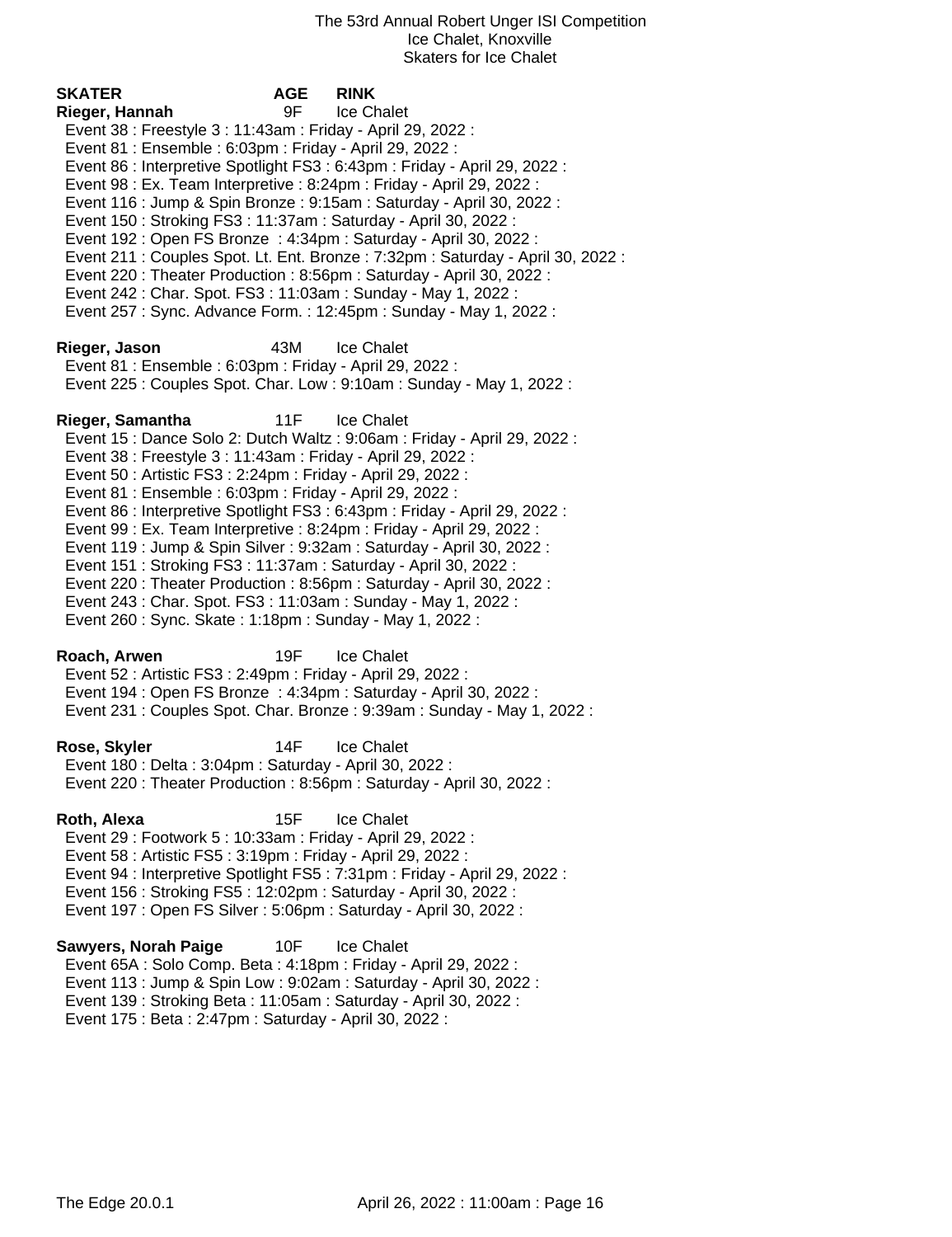| SKATER<br>Sobota, Jaedyn<br>Event 31 : Footwork 7 : 10:45am : Friday - April 29, 2022 :<br>Event 96 : Ex. Team Interpretive : 8:13pm : Friday - April 29, 2022 :<br>Event 160 : Artistic FS7 : 12:08pm : Saturday - April 30, 2022 :<br>Event 214 : Lt. Ent. Spot. FS7 : 7:44pm : Saturday - April 30, 2022 :<br>Event 255: Sync. Skate: 12:24pm: Sunday - May 1, 2022: | <b>AGE</b><br>18F | <b>RINK</b><br>Ice Chalet<br>Event 123 : Jump & Spin Gold : 10:15am : Saturday - April 30, 2022 :<br>Event 220 : Theater Production : 8:56pm : Saturday - April 30, 2022 :<br>Event 224 : Jump & Spin Team - High : 8:56am : Sunday - May 1, 2022 :<br>Event 229 : Couples Spot. Char. Gold : 9:26am : Sunday - May 1, 2022 : |
|-------------------------------------------------------------------------------------------------------------------------------------------------------------------------------------------------------------------------------------------------------------------------------------------------------------------------------------------------------------------------|-------------------|-------------------------------------------------------------------------------------------------------------------------------------------------------------------------------------------------------------------------------------------------------------------------------------------------------------------------------|
| <b>Stache, Holly</b>                                                                                                                                                                                                                                                                                                                                                    | 20F               | <b>Ice Chalet</b><br>Event 262 : Small Production Team : 1:35pm : Sunday - May 1, 2022 :                                                                                                                                                                                                                                      |
| Stache, Norma                                                                                                                                                                                                                                                                                                                                                           | 61F               | Ice Chalet<br>Event 262: Small Production Team: 1:35pm: Sunday - May 1, 2022:                                                                                                                                                                                                                                                 |
| <b>Stiefel, Mairen</b><br>Event 36 : Freestyle 2 : 11:21am : Friday - April 29, 2022 :<br>Event 70B: Solo Comp. FS2: 4:39pm: Friday - April 29, 2022:<br>Event 148 : Stroking FS2 : 11:22am : Saturday - April 30, 2022 :                                                                                                                                               | 10F               | <b>Ice Chalet</b><br>Event 15 : Dance Solo 2: Dutch Waltz : 9:06am : Friday - April 29, 2022 :<br>Event 116 : Jump & Spin Bronze : 9:15am : Saturday - April 30, 2022 :<br>Event 220 : Theater Production : 8:56pm : Saturday - April 30, 2022 :<br>Event 257: Sync. Advance Form.: 12:45pm: Sunday - May 1, 2022:            |
| Swindeman, Evelyn Rose<br>Event 65A : Solo Comp. Beta : 4:18pm : Friday - April 29, 2022 :<br>Event 114 : Jump & Spin Low : 9:02am : Saturday - April 30, 2022 :<br>Event 136 : Stroking Beta : 10:47am : Saturday - April 30, 2022 :<br>Event 174 : Beta : 2:26pm : Saturday - April 30, 2022 :                                                                        | 9F                | <b>Ice Chalet</b><br>Event 257: Sync. Advance Form.: 12:45pm: Sunday - May 1, 2022:                                                                                                                                                                                                                                           |
| Swindeman, Isabelle<br>Event 146 : Stroking FS1 : 11:22am : Saturday - April 30, 2022 :<br>Event 181 : Freestyle 1 : 3:04pm : Saturday - April 30, 2022 :<br>Event 222 : Solo Comp. FS1 : 8:45am : Sunday - May 1, 2022 :                                                                                                                                               |                   | 11F Ice Chalet<br>Event 116 : Jump & Spin Bronze : 9:15am : Saturday - April 30, 2022 :<br>Event 257: Sync. Advance Form.: 12:45pm: Sunday - May 1, 2022:                                                                                                                                                                     |
| VanWinkle, Kelly<br>Event 173 : Alpha : 2:26pm : Saturday - April 30, 2022 :                                                                                                                                                                                                                                                                                            | 13F               | <b>Ice Chalet</b>                                                                                                                                                                                                                                                                                                             |

**Zentgraf, Altair** 15M Ice Chalet Event 17 : Dance Mixed 10: Westminster Waltz : 9:21am : Friday - April 29, 2022 : Event 21 : Dance Solo 10: Argentine Tango : 9:46am : Friday - April 29, 2022 : Event 204 : Open FS Platinum Short : 6:30pm : Saturday - April 30, 2022 :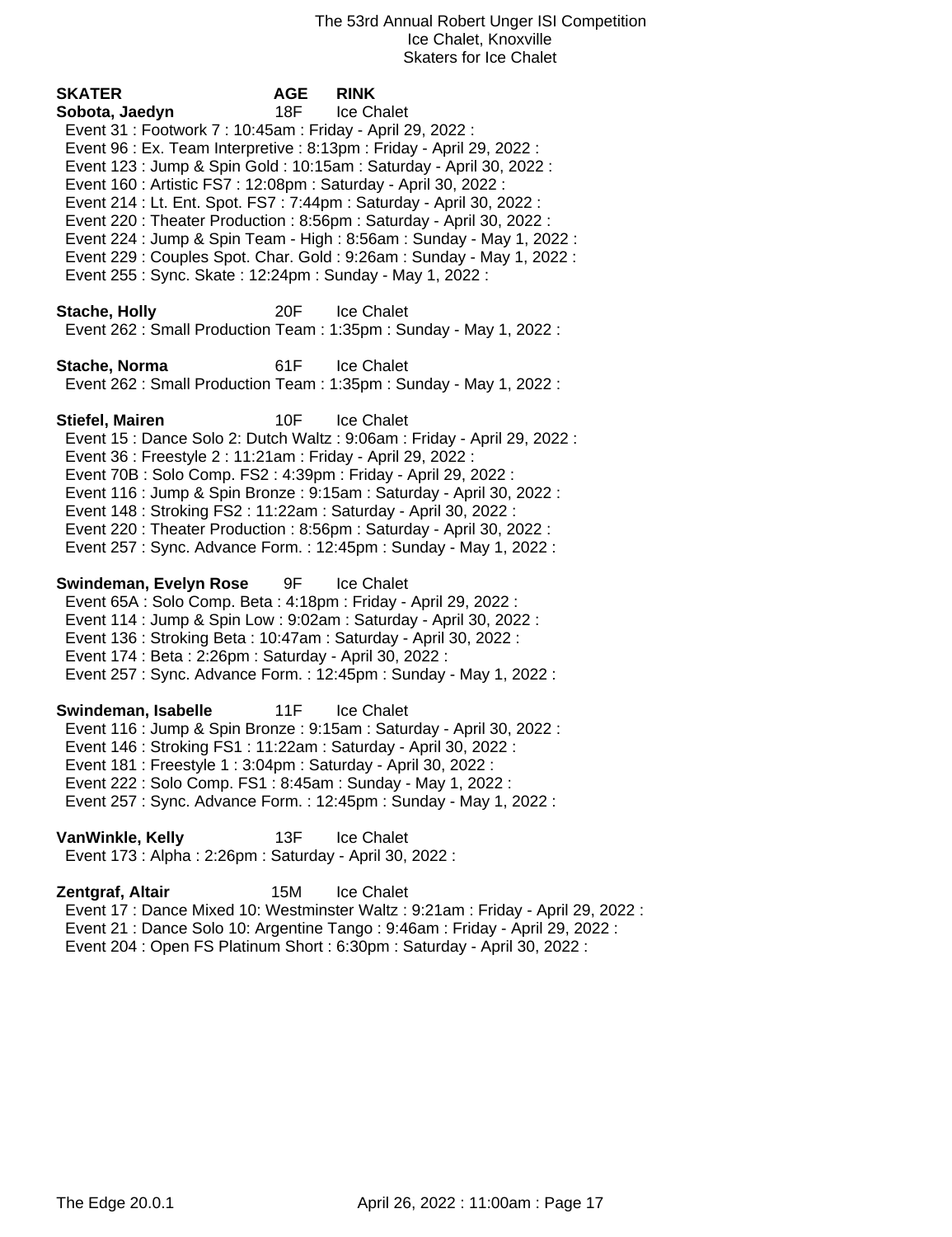| SKATER                                                            | <b>AGE</b> | <b>RINK</b>                                                                              |
|-------------------------------------------------------------------|------------|------------------------------------------------------------------------------------------|
| Amyx, Alexandra                                                   | 13F        | Lou & Gib Reese Ice Arena                                                                |
|                                                                   |            | Event 10 : Dance Solo 3: Canasta Tango : 8:42am : Friday - April 29, 2022 :              |
| Event 26 : Footwork 4 : 10:17am : Friday - April 29, 2022 :       |            |                                                                                          |
| Event 40 : Freestyle 4 : 1:06pm : Friday - April 29, 2022 :       |            |                                                                                          |
| Event 82 : Ensemble : 6:16pm : Friday - April 29, 2022 :          |            |                                                                                          |
|                                                                   |            | Event 95 : Ex. Team Interpretive : 8:05pm : Friday - April 29, 2022 :                    |
|                                                                   |            | Event 120 : Jump & Spin Silver : 9:32am : Saturday - April 30, 2022 :                    |
| Event 200 : Open FS Silver : 5:43pm : Saturday - April 30, 2022 : |            |                                                                                          |
|                                                                   |            | Event 220 : Theater Production : 8:56pm : Saturday - April 30, 2022 :                    |
| Event 226 : Lt. Ent. Spot. FS4 : 9:10am : Sunday - May 1, 2022 :  |            |                                                                                          |
| Event 241 : Char. Spot. FS4 : 10:35am : Sunday - May 1, 2022 :    |            |                                                                                          |
|                                                                   |            | Event 258 : Sync. Advance Form. : 12:57pm : Sunday - May 1, 2022 :                       |
| Bagent, Abigail                                                   | 18F        | Lou & Gib Reese Ice Arena                                                                |
|                                                                   |            | Event 95 : Ex. Team Interpretive : 8:05pm : Friday - April 29, 2022 :                    |
|                                                                   |            | Event 124 : Jump & Spin Platinum : 10:15am : Saturday - April 30, 2022 :                 |
| Event 160 : Artistic FS7 : 12:08pm : Saturday - April 30, 2022 :  |            |                                                                                          |
|                                                                   |            | Event 161 : Dance Pro Ptnr 7: Tango : 1:22pm : Saturday - April 30, 2022 :               |
|                                                                   |            | Event 163 : Ex. Dance Int'l Silver Samba Platinum : 1:33pm : Saturday - April 30, 2022 : |
|                                                                   |            | Event 165 : Dance Pro Ptnr 7: Rocker Foxtrot : 1:33pm : Saturday - April 30, 2022 :      |
|                                                                   |            | Event 184 : Open Pairs Bronze : 3:25pm : Saturday - April 30, 2022 :                     |
| Event 198 : Open FS Gold : 5:06pm : Saturday - April 30, 2022 :   |            |                                                                                          |
| Event 205 : Footwork 10 : 6:30pm : Saturday - April 30, 2022 :    |            |                                                                                          |
| Event 209 : Ensemble : 7:19pm : Saturday - April 30, 2022 :       |            |                                                                                          |
|                                                                   |            | Event 220 : Theater Production : 8:56pm : Saturday - April 30, 2022 :                    |
|                                                                   |            | Event 224 : Jump & Spin Team - High : 8:56am : Sunday - May 1, 2022 :                    |
|                                                                   |            | Event 227 : Couple Spotlight LE Gold : 9:26am : Sunday - May 1, 2022 :                   |
|                                                                   |            | Event 258 : Sync. Advance Form. : 12:57pm : Sunday - May 1, 2022 :                       |
| <b>Boucher, Callie</b>                                            | 9F         | Lou & Gib Reese Ice Arena                                                                |
| Event 181 : Freestyle 1 : 3:04pm : Saturday - April 30, 2022 :    |            |                                                                                          |
| Event 210 : Ensemble : 7:19pm : Saturday - April 30, 2022 :       |            |                                                                                          |
|                                                                   |            | Event 216 : Lt. Ent. Spot. FS1 : 8:01pm : Saturday - April 30, 2022 :                    |
|                                                                   |            | Event 220 : Theater Production : 8:56pm : Saturday - April 30, 2022 :                    |
| Event 222 : Solo Comp. FS1 : 8:45am : Sunday - May 1, 2022 :      |            |                                                                                          |
| <b>Christy, Rosie</b>                                             | 16F        | Lou & Gib Reese Ice Arena                                                                |
| Event 27 : Footwork 4 : 10:33am : Friday - April 29, 2022 :       |            |                                                                                          |
| Event 55: Artistic FS4: 2:49pm: Friday - April 29, 2022:          |            |                                                                                          |
| Event 82 : Ensemble : 6:16pm : Friday - April 29, 2022 :          |            |                                                                                          |
|                                                                   |            | Event 95 : Ex. Team Interpretive : 8:05pm : Friday - April 29, 2022 :                    |
|                                                                   |            | Event 112: Rhythmic Hoop FS4: 8:47am: Saturday - April 30, 2022:                         |
|                                                                   |            | Event 220 : Theater Production : 8:56pm : Saturday - April 30, 2022 :                    |
| Event 232: Char. Spot. FS4: 9:39am: Sunday - May 1, 2022:         |            |                                                                                          |
|                                                                   |            | Event 258 : Sync. Advance Form. : 12:57pm : Sunday - May 1, 2022 :                       |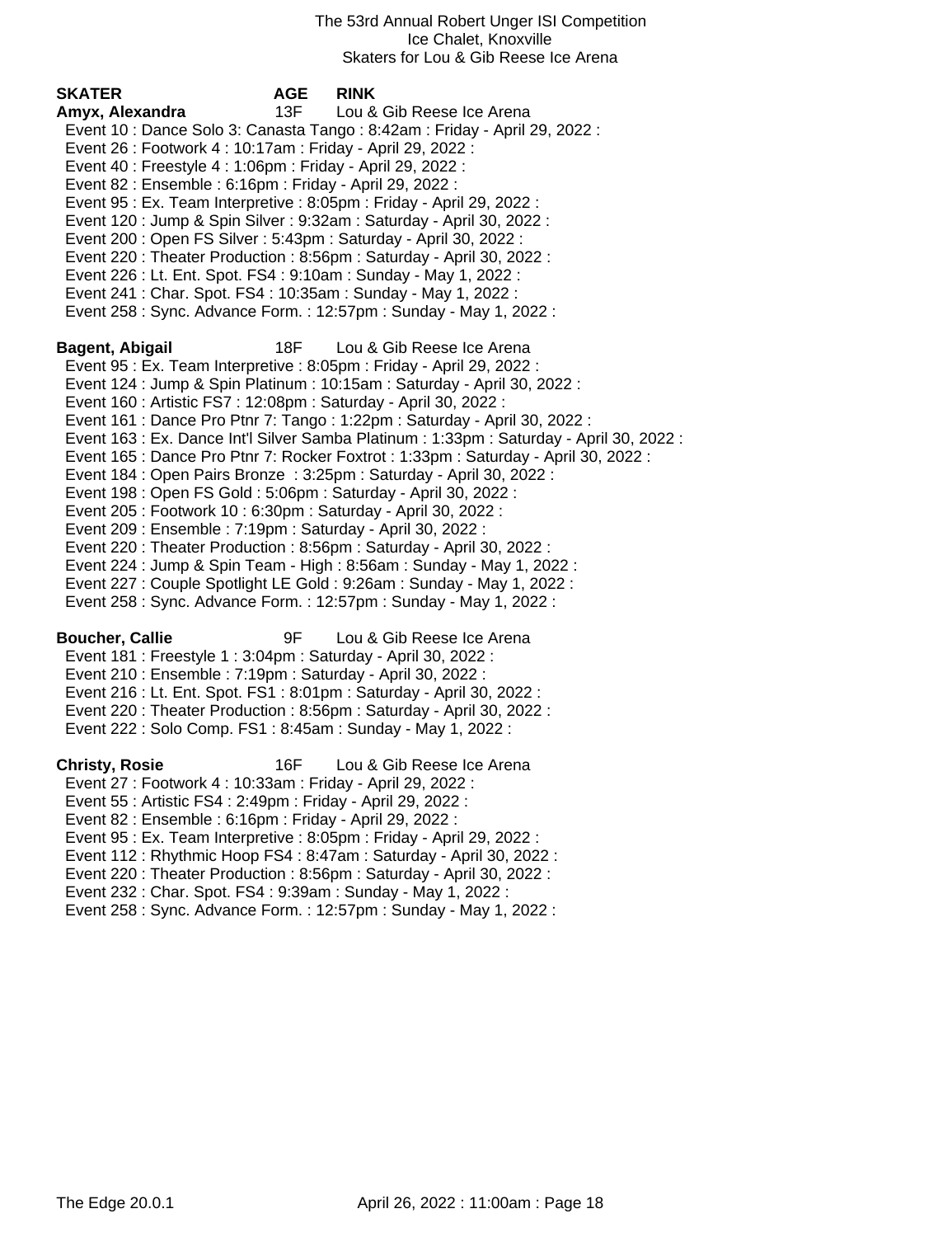| <b>SKATER</b><br>Geiger, Charlet<br>Event 23 : Open Solo FD Gold : 9:46am : Friday - April 29, 2022 :<br>Event 31: Footwork 7: 10:45am: Friday - April 29, 2022:<br>Event 45 : Freestyle 5 : 2:08pm : Friday - April 29, 2022 :<br>Event 201: Open FS Silver: 5:43pm: Saturday - April 30, 2022:<br>Event 209 : Ensemble : 7:19pm : Saturday - April 30, 2022 :                                               | <b>AGE</b><br>18F - | <b>RINK</b><br>Lou & Gib Reese Ice Arena<br>Event 95 : Ex. Team Interpretive : 8:05pm : Friday - April 29, 2022 :<br>Event 101 : Rhythmic Ball FS5 : 8:00am : Saturday - April 30, 2022 :<br>Event 162 : Dance Mixed 7: Rocker Foxtrot : 1:22pm : Saturday - April 30, 2022 :<br>Event 184 : Open Pairs Bronze : 3:25pm : Saturday - April 30, 2022 :<br>Event 220 : Theater Production : 8:56pm : Saturday - April 30, 2022 :<br>Event 230 : Couples Spot. Char. Silver : 9:39am : Sunday - May 1, 2022 :<br>Event 258 : Sync. Advance Form. : 12:57pm : Sunday - May 1, 2022 : |
|---------------------------------------------------------------------------------------------------------------------------------------------------------------------------------------------------------------------------------------------------------------------------------------------------------------------------------------------------------------------------------------------------------------|---------------------|----------------------------------------------------------------------------------------------------------------------------------------------------------------------------------------------------------------------------------------------------------------------------------------------------------------------------------------------------------------------------------------------------------------------------------------------------------------------------------------------------------------------------------------------------------------------------------|
| Gowans, Alex<br>Event 26 : Footwork 4 : 10:17am : Friday - April 29, 2022 :<br>Event 43 : Freestyle 4 : 1:30pm : Friday - April 29, 2022 :<br>Event 55: Artistic FS4: 2:49pm: Friday - April 29, 2022:<br>Event 82 : Ensemble : 6:16pm : Friday - April 29, 2022 :<br>Event 200 : Open FS Silver : 5:43pm : Saturday - April 30, 2022 :                                                                       | 14F                 | Lou & Gib Reese Ice Arena<br>Event 95 : Ex. Team Interpretive : 8:05pm : Friday - April 29, 2022 :<br>Event 206 : Drama Spot. FS4 : 6:55pm : Saturday - April 30, 2022 :<br>Event 220 : Theater Production : 8:56pm : Saturday - April 30, 2022 :<br>Event 258 : Sync. Advance Form. : 12:57pm : Sunday - May 1, 2022 :                                                                                                                                                                                                                                                          |
| Hausman, Hannah<br>Event 26 : Footwork 4 : 10:17am : Friday - April 29, 2022 :<br>Event 40 : Freestyle 4 : 1:06pm : Friday - April 29, 2022 :<br>Event 54 : Artistic FS4 : 2:49pm : Friday - April 29, 2022 :<br>Event 74A : Solo Comp. FS4 : 5:00pm : Friday - April 29, 2022 :<br>Event 82: Ensemble: 6:16pm: Friday - April 29, 2022:<br>Event 200 : Open FS Silver : 5:43pm : Saturday - April 30, 2022 : | 13F                 | Lou & Gib Reese Ice Arena<br>Event 2: Dance Solo 4: Swing Dance: 8:00am: Friday - April 29, 2022:<br>Event 95 : Ex. Team Interpretive : 8:05pm : Friday - April 29, 2022 :<br>Event 100: Rhythmic Ribbon FS4: 8:00am: Saturday - April 30, 2022:<br>Event 206 : Drama Spot. FS4 : 6:55pm : Saturday - April 30, 2022 :<br>Event 220 : Theater Production : 8:56pm : Saturday - April 30, 2022 :<br>Event 258 : Sync. Advance Form. : 12:57pm : Sunday - May 1, 2022 :                                                                                                            |
| Hausman, Isaac<br>Event 35 : Freestyle 2 : 11:21am : Friday - April 29, 2022 :<br>Event 70A : Solo Comp. FS2 : 4:39pm : Friday - April 29, 2022 :<br>Event 182 : Pairs 1 : 3:25pm : Saturday - April 30, 2022 :<br>Event 210 : Ensemble : 7:19pm : Saturday - April 30, 2022 :<br>Event 244 : Char. Spot. FS2 : 11:03am : Sunday - May 1, 2022 :                                                              | 8M                  | Lou & Gib Reese Ice Arena<br>Event 115 : Jump & Spin Bronze : 9:15am : Saturday - April 30, 2022 :<br>Event 191 : Open FS Bronze : 4:34pm : Saturday - April 30, 2022 :<br>Event 217 : Lt. Ent. Spot. FS2 : 8:01pm : Saturday - April 30, 2022 :<br>Event 220: Theater Production: 8:56pm: Saturday - April 30, 2022:<br>Event 230 : Couples Spot. Char. Silver : 9:39am : Sunday - May 1, 2022 :                                                                                                                                                                                |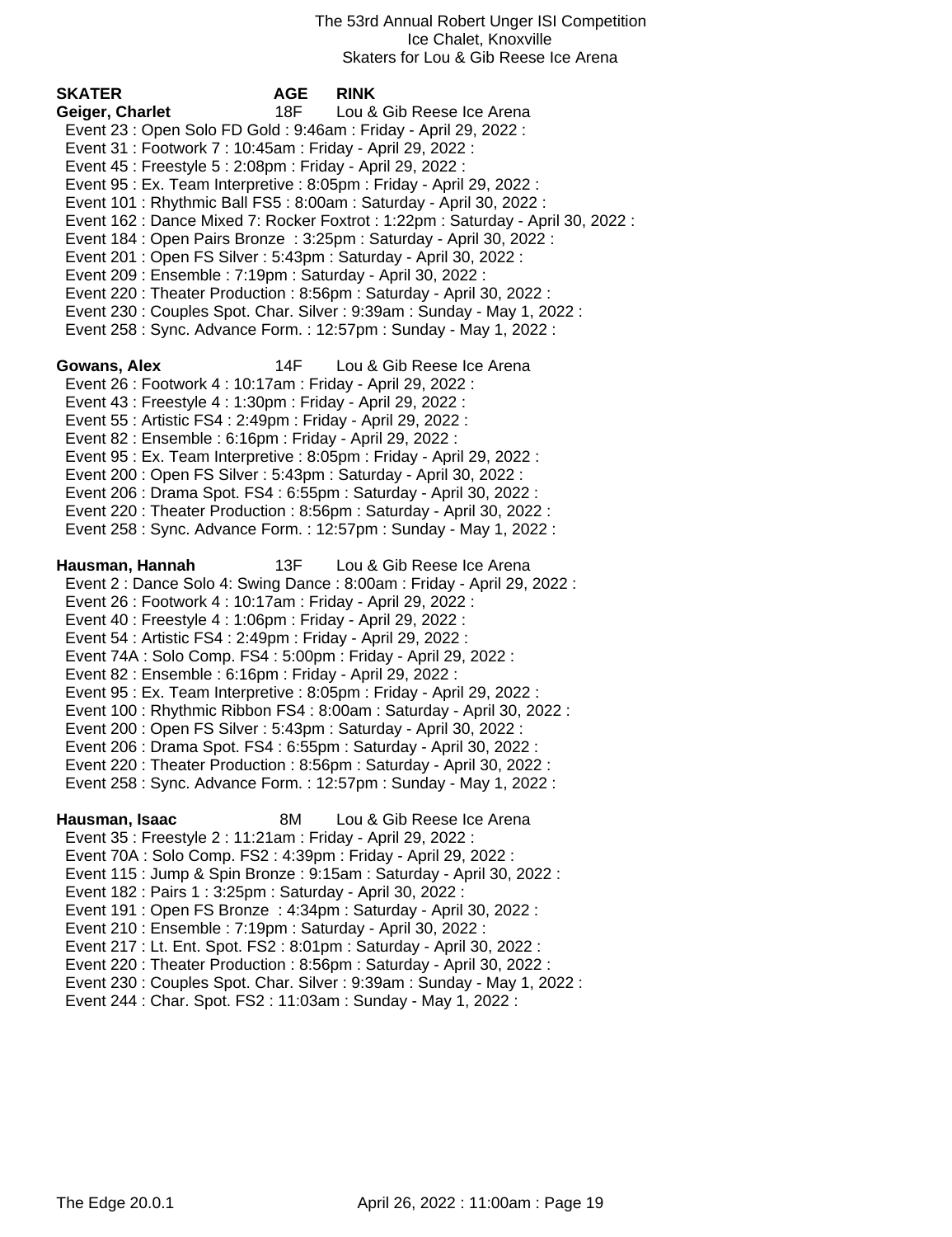| <b>SKATER</b>                                                | <b>AGE</b> | <b>RINK</b>                                                                         |
|--------------------------------------------------------------|------------|-------------------------------------------------------------------------------------|
| Hausman, Noah                                                | 16M        | Lou & Gib Reese Ice Arena                                                           |
|                                                              |            | Event 18 : Dance Solo 7: Tango : 9:21am : Friday - April 29, 2022 :                 |
|                                                              |            | Event 20: Dance Solo 7: Rocker Foxtrot: 9:21am: Friday - April 29, 2022:            |
| Event 47 : Freestyle 8 : 2:08pm : Friday - April 29, 2022 :  |            |                                                                                     |
| Event 61 : Artistic FS8 : 3:40pm : Friday - April 29, 2022 : |            |                                                                                     |
|                                                              |            | Event 77: Solo Comp. FS8: 5:11pm: Friday - April 29, 2022:                          |
|                                                              |            | Event 95 : Ex. Team Interpretive : 8:05pm : Friday - April 29, 2022 :               |
|                                                              |            | Event 104 : Rhythmic Ribbon FS8 : 8:00am : Saturday - April 30, 2022 :              |
|                                                              |            | Event 124 : Jump & Spin Platinum : 10:15am : Saturday - April 30, 2022 :            |
|                                                              |            | Event 162 : Dance Mixed 7: Rocker Foxtrot : 1:22pm : Saturday - April 30, 2022 :    |
|                                                              |            | Event 161 : Dance Pro Ptnr 7: Tango : 1:22pm : Saturday - April 30, 2022 :          |
|                                                              |            | Event 165 : Dance Pro Ptnr 7: Rocker Foxtrot : 1:33pm : Saturday - April 30, 2022 : |
|                                                              |            | Event 184 : Open Pairs Bronze : 3:25pm : Saturday - April 30, 2022 :                |
|                                                              |            | Event 204: Open FS Platinum Short: 6:30pm: Saturday - April 30, 2022:               |
| Event 209 : Ensemble : 7:19pm : Saturday - April 30, 2022 :  |            |                                                                                     |
|                                                              |            | Event 220: Theater Production: 8:56pm: Saturday - April 30, 2022:                   |
|                                                              |            | Event 224 : Jump & Spin Team - High : 8:56am : Sunday - May 1, 2022 :               |
|                                                              |            | Event 254 : Couples Spot. Lt. Ent. Platinum : 12:01pm : Sunday - May 1, 2022 :      |
|                                                              |            | Event 258 : Sync. Advance Form. : 12:57pm : Sunday - May 1, 2022 :                  |
| Hirtzinger, Lilah                                            | 8F         | Lou & Gib Reese Ice Arena                                                           |
|                                                              |            | Event 114 : Jump & Spin Low : 9:02am : Saturday - April 30, 2022 :                  |
|                                                              |            | Event 135: Stroking Beta: 10:47am: Saturday - April 30, 2022:                       |
| Event 210 : Ensemble : 7:19pm : Saturday - April 30, 2022 :  |            |                                                                                     |
|                                                              |            | Event 225 : Couples Spot. Char. Low : 9:10am : Sunday - May 1, 2022 :               |
|                                                              |            | Event 235 : Lt. Ent. Spot. Beta : 9:59am : Sunday - May 1, 2022 :                   |
|                                                              |            |                                                                                     |
| Johnson, Austin                                              | 18M        | Lou & Gib Reese Ice Arena                                                           |
|                                                              |            | Event 80 : Theme Spot. FS7 : 5:52pm : Friday - April 29, 2022 :                     |
|                                                              |            | Event 95 : Ex. Team Interpretive : 8:05pm : Friday - April 29, 2022 :               |
|                                                              |            | Event 102 : Rhythmic Ball FS7 : 8:00am : Saturday - April 30, 2022 :                |
|                                                              |            | Event 184 : Open Pairs Bronze : 3:25pm : Saturday - April 30, 2022 :                |
|                                                              |            | Event 187 : Open FS Gold : 4:09pm : Saturday - April 30, 2022 :                     |
| Event 209 : Ensemble : 7:19pm : Saturday - April 30, 2022 :  |            |                                                                                     |
|                                                              |            | Event 214 : Lt. Ent. Spot. FS7 : 7:44pm : Saturday - April 30, 2022 :               |
|                                                              |            | Event 220 : Theater Production : 8:56pm : Saturday - April 30, 2022 :               |
|                                                              |            | Event 224 : Jump & Spin Team - High : 8:56am : Sunday - May 1, 2022 :               |
|                                                              |            | Event 227 : Couple Spotlight LE Gold : 9:26am : Sunday - May 1, 2022 :              |
|                                                              |            | Event 239: Char. Spot. FS7: 10:35am: Sunday - May 1, 2022:                          |
|                                                              |            | Event 254 : Couples Spot. Lt. Ent. Platinum : 12:01pm : Sunday - May 1, 2022 :      |
|                                                              |            | Event 258 : Sync. Advance Form. : 12:57pm : Sunday - May 1, 2022 :                  |
|                                                              |            |                                                                                     |
| Kruise, lylah                                                | 9F         | Lou & Gib Reese Ice Arena                                                           |
|                                                              |            | Event 114 : Jump & Spin Low : 9:02am : Saturday - April 30, 2022 :                  |
|                                                              |            | Event 136 : Stroking Beta : 10:47am : Saturday - April 30, 2022 :                   |
| Event 210 : Ensemble : 7:19pm : Saturday - April 30, 2022 :  |            |                                                                                     |
|                                                              |            | Event 225 : Couples Spot. Char. Low : 9:10am : Sunday - May 1, 2022 :               |
|                                                              |            | Event 247 : Char. Spot. Beta : 11:26am : Sunday - May 1, 2022 :                     |
| Martin, Adalyn                                               | 11F        | Lou & Gib Reese Ice Arena                                                           |
|                                                              |            | Event 72A : Solo Comp. FS3 : 4:48pm : Friday - April 29, 2022 :                     |
| Event 82 : Ensemble : 6:16pm : Friday - April 29, 2022 :     |            |                                                                                     |
|                                                              |            | Event 95 : Ex. Team Interpretive : 8:05pm : Friday - April 29, 2022 :               |
|                                                              |            | Event 107: Rhythmic Ribbon FS3: 8:24am: Saturday - April 30, 2022:                  |
|                                                              |            | Event 119 : Jump & Spin Silver : 9:32am : Saturday - April 30, 2022 :               |
|                                                              |            |                                                                                     |

Event 193 : Open FS Bronze : 4:34pm : Saturday - April 30, 2022 :

 Event 220 : Theater Production : 8:56pm : Saturday - April 30, 2022 : Event 230 : Couples Spot. Char. Silver : 9:39am : Sunday - May 1, 2022 :